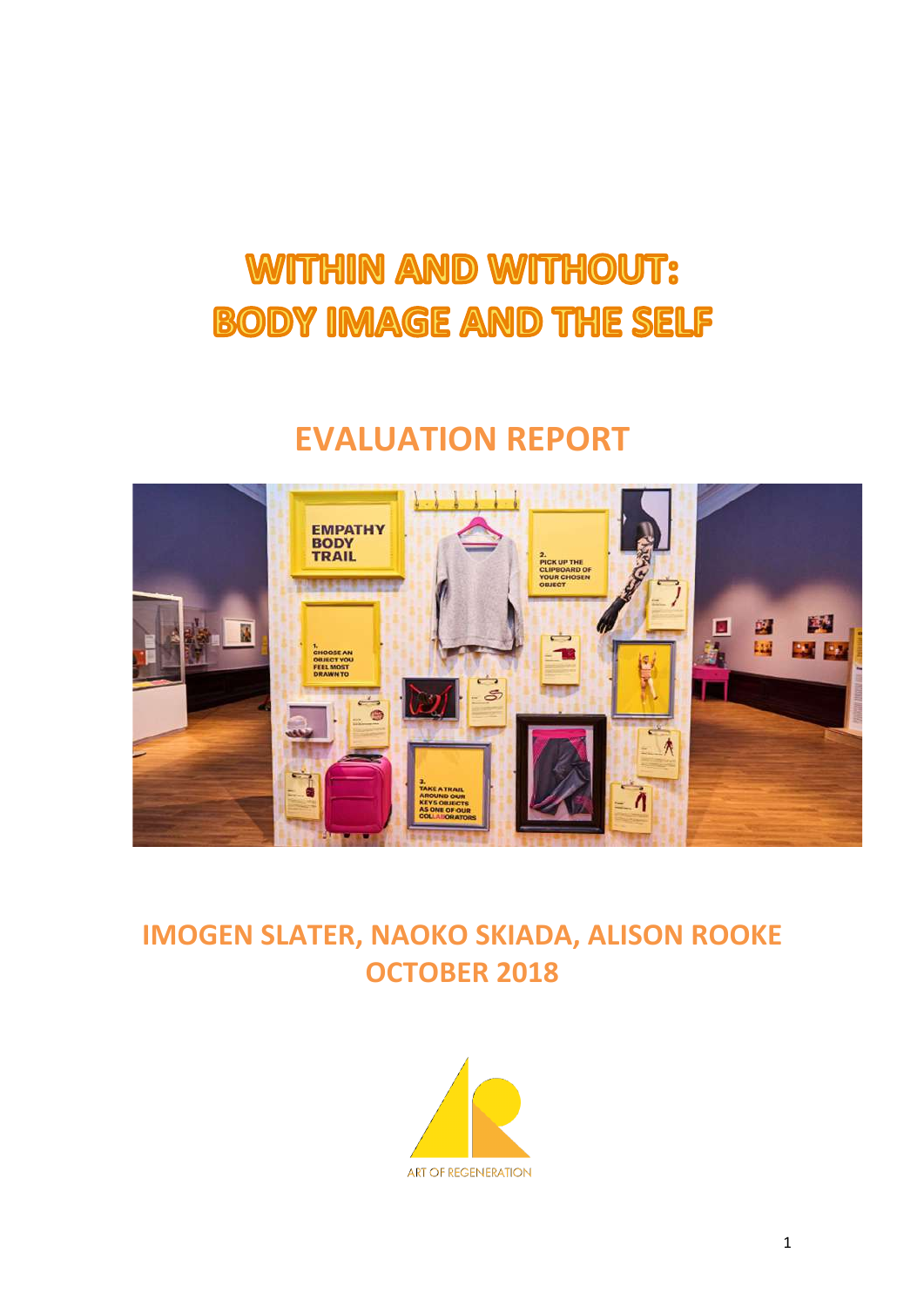#### **CONTENTS**

| <b>INTRODUCTION</b><br><u>1.</u>                    | 3  |
|-----------------------------------------------------|----|
| <b>CONTEXT</b><br>2.                                | 3  |
| <b>EVALUATING STORY LAB 2</b><br>З.                 | 5  |
| <b>3.1 AIMS AND OBJECTIVES</b>                      | 5  |
| <b>3.2 EVALUATION METHODOLOGY</b>                   | 5  |
|                                                     |    |
| <b>THE PROCESS</b><br>4.                            | 6  |
| <b>4.1 THE SELECTION PROCESS</b>                    | 7  |
| <b>4.2 THE COLLABORATIVE PROCESS</b>                | 8  |
| <b>4.3 OTHER GROUPS</b>                             | 11 |
| <b>4.4 THE COLLABORATOR RESPONSES AND FOLLOW UP</b> | 11 |
| <b>RESPONSES</b><br>5.                              | 12 |
| <b>5.1 QUALITATIVE FEEDBACK AND OBSERVATIONS</b>    | 13 |
| <b>5.2 THE VISITORS</b>                             | 15 |
| <b>5.3 EXHIBITION SIZE</b>                          | 16 |
| <b>5.4 INFORMATION</b>                              | 17 |
| <b>5.5 DURING THE EXHIBITION</b>                    | 17 |
| <b>5.6 AFTER THE EXHIBITION</b>                     | 18 |
| <b>5.7 EXHIBITION THEME</b>                         | 19 |
| <b>5.8 EXHIBITION LABELS</b>                        | 19 |
| <b>5.9 EMPATHY TRAILS</b>                           | 23 |
| <b>5.10 REPRESENTATION</b>                          | 23 |
| <b>5.11 FRIENDS AND FAMILY TEST</b>                 | 24 |
| <b>5.12 RESPONSES TO OPEN QUESTIONS</b>             | 25 |
| <b>FINDINGS AND LEARNING</b><br>6.                  | 29 |
| <b>6.1 TESTING INTERPRETATION</b>                   | 29 |
| <b>6.2 REFLECTIONS ON PROCESS</b>                   | 30 |
| 6.3 WHO IS ENGAGED AND WHERE DOES ENGAGEMENT SIT?   | 31 |
| <b>6.4 RETHINKING EVALUATION</b>                    | 32 |
| <b>6.5 A MODEL OF COLLABORATION</b>                 | 33 |
| <b>LOOKING FORWARDS - RECOMMENDATIONS</b><br>7.     | 34 |
| <b>APPENDIX</b>                                     | 37 |
|                                                     |    |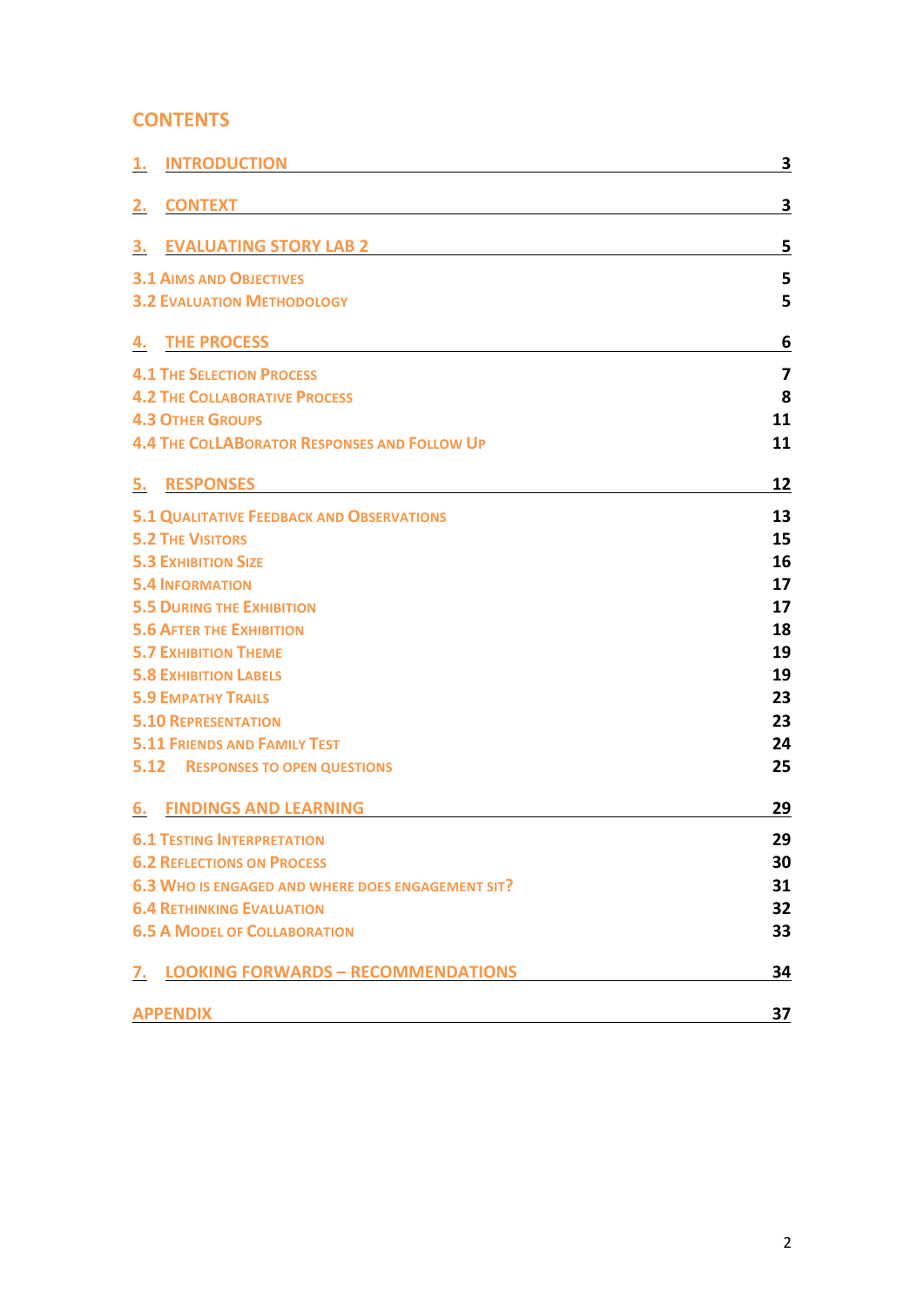### **1. Introduction**

*Within and Without: Body Image and the Self* is the second co-curated exhibition in the Story LAB, an experimental and interactive gallery space housed at Birmingham Museum and Art Gallery (BMAG) and running from  $22<sup>nd</sup>$  July 2018 until  $1<sup>st</sup>$  February 2019. It follows on from the first exhibition in the Story LAB The Past is Now: *Birmingham and the British Empire* (*TPIN* Oct - June 2018).

This evaluation report presents project data and findings regarding the development process and audience responses to date, as well as seeking to identify learning in terms of both the organisation and the methodology being tested. This relates to both the process and the exhibition curation and interpretation.

## **2. Context**

*Within* + *Without*, as the second Story LAB exhibition needs to be understood as part of BMAG's wider strategy to repurpose "a major historic civic collection in order to ensure that it becomes part of the common, shared heritage of a young, multi-cultural city it is located within, and produced out of." In doing so there is the imperative to make the Museum more attractive, relevant to and representative of its multifarious potential audiences.

Birmingham's population is one of the largest, youngest and most diverse in Europe, with over 400,000 children and young people and over 450,000 BAME residents. Statistics show that:

- 42% of Birmingham's population the population classify themselves as BAME.
- Just fewer than half the population is under the age of 30. 75,100 students study at Birmingham's five universities.
- Birmingham is estimated to be home to some 60,000 LGBT citizens.
- 18% of the population describe themselves as having a disability and the proportion of SEN school children is higher than the national average.
- There are high levels of deprivation, with over 41% of people living in the most deprived neighbourhoods in England and above average levels of children living in poverty.

However, BMAG visitors to BMAG do not reflect the diversity of Birmingham. Only 29% visit in family groups, and 15% are BAME residents. Only 27% of BMAG's visitors are from lower income backgrounds, compared with 53% of the city's population<sup>1</sup>.

The overarching aim of the programme is to grow and diversify Museum audiences, as set out in the Audience Development Strategy<sup>2</sup>:

 

<sup>1</sup> Figures taken from Changemakers ACE application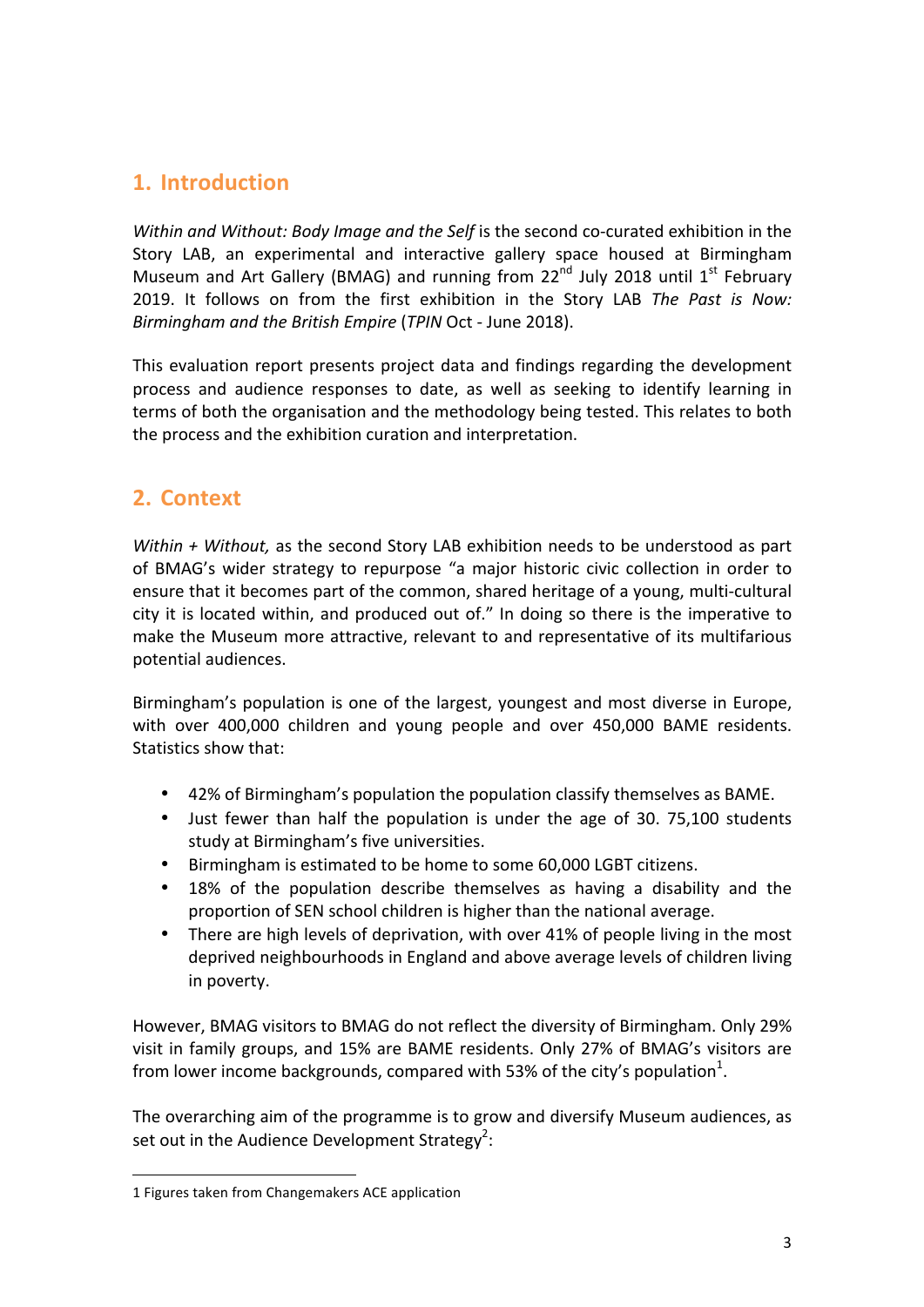- Developing our practice in decolonising the displays and interpretation through working with communities, partners and academics
- Reflecting the diversity of Birmingham people in our interpretation, volunteer and staff workforce, collection, programme and marketing
- Developing our practice in co-curation and co-production with target communities and audiences

There are dual drivers for the Museums development; as well as the ambition to increase audience diversity, the co-curation models being explored through the Story Lab initiative is integral to the Museum's need to secure financial sustainability. As Alison Rooke stated in the *TPIN* evaluation report, this is "not a 'bolt on' to 'business as usual' but rather part of BMAG's 'direction of travel' informing a whole new museum approach and identity by 2022". This strategic impetus is both *structural*, (with the closure and redevelopment of Birmingham Museum building between 2019 and 2022), and *cultural*, with ambitions to radically change and decolonise the museums curational practices. The Story Lab, a relatively small space at the heart of the galleries, therefore has a pivotal position in this journey, offering the opportunity to test new modes of interpretation through collaboration with groups and individuals outside the museum. The learning arising from the Story Lab exhibitions, and the processes from which they emerge, will critically inform how the Museum works with and responds to its audiences going forwards.

The elected theme of *Body Image* for this second Story Lab exhibition was chosen for its ability to speak directly to diversity and to our own relationships with body image. It therefore had the potential to have relevance for everyone and anyone, challenging normative notions of bodies and drawing on current debates about body-related matters such as race, gender and disability. Given the rise of social media and its hyper focus on body image, the exhibition theme offered a timely opportunity to explore different facets of this and draw on historical objects and artworks held in the collection to illustrate, explore and challenge these.

Interconnected with the incentive to increase audience diversity, is the impetus for cultural institutions to become more participatory. This signals a significant change in the traditional relationship between Museum (internal/active) and audience (external/passive). The Story Lab has been developed to purposefully explore and test. This is not a matter of testing content and interpretation, but also a reappraisal of the museum's relationships, encouraging a more dialogic and permeable dynamic with Birmingham communities. The Story Lab therefor has dual purpose: involving outside participants in curatorial processes provides platform a for new perspectives which in turn it is hoped, are able to speak to wider and new audiences. As Nina Simon<sup>3</sup> asks,

'How can cultural institutions use participatory techniques not just to give visitors a voice, but to develop experiences that are more valuable and compelling for

<u> 1989 - Andrea Santa Andrea Andrea Andrea Andrea Andrea Andrea Andrea Andrea Andrea Andrea Andrea Andrea Andr</u>

<sup>2</sup> BMAG" s Draft Audience Development Strategy 2018-2024  $^3$  Nina Simon, The Participatory Museum, 2010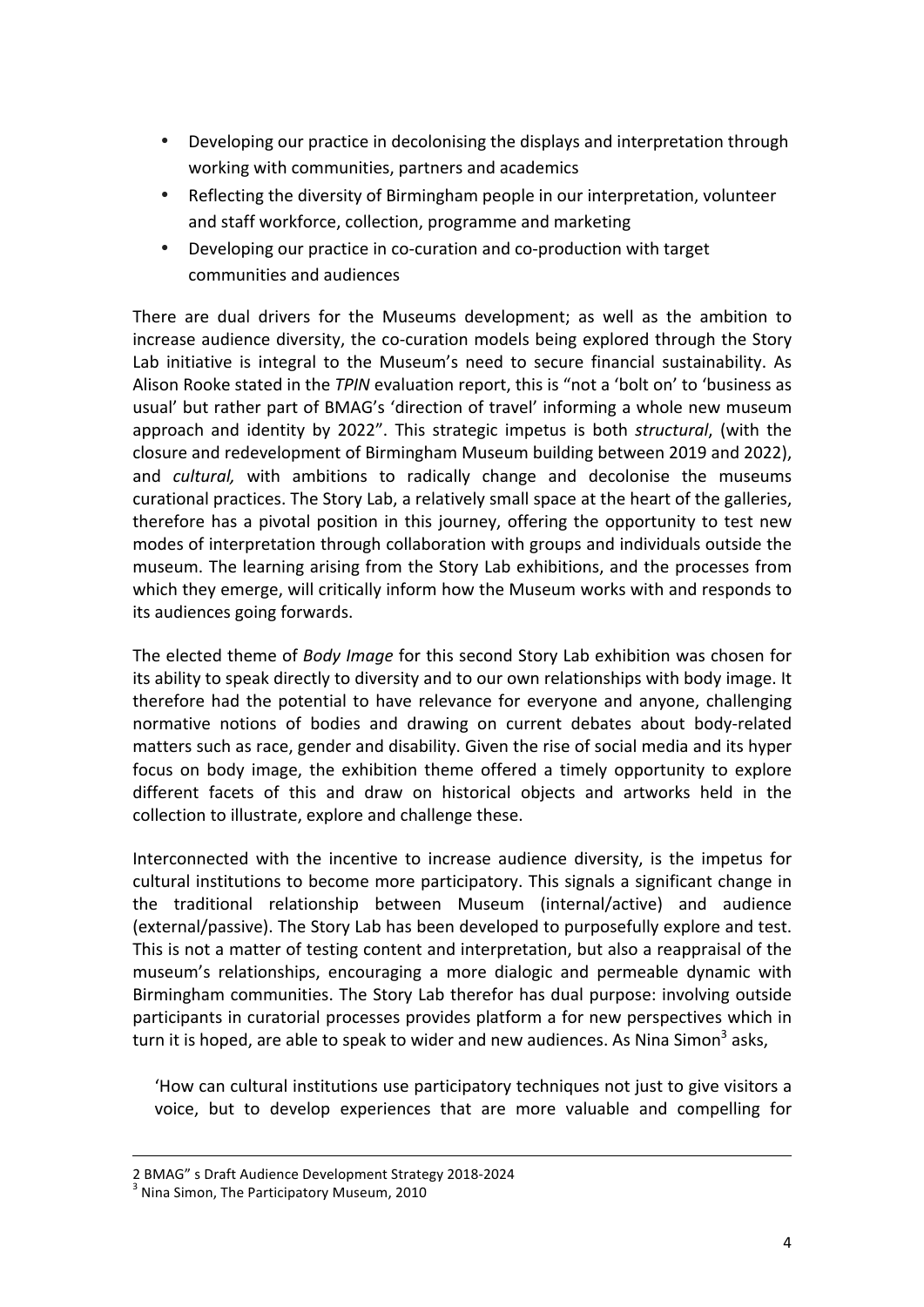everyone? This is not a question of intention or desire; it's a question of design' *Simon, 2010, p1* 

This is a facet, albeit an important one, of a wider discourse regarding the role of museums in society and the notion that they can and should be agents of social justice with relevance for us all, responding to contemporary experiences and social issues. Reassessing the Museum's purpose requires re-visioning; that is re-assessing vision, values, management and practice. Interestingly, as in this instance with BMAG and Story Lab, many museums are using a 'test bed' (i.e. working with groups with an exhibition focus) as a vehicle for exploring and facilitating organisational change. The extent to which these experiments, frequently located in education and/or learning teams, impact on wider museum practice, remains to be seen. However examples of good participatory museum practice highlight the fact that to break barriers to participation requires the view that 'participation is everyone's job'<sup>4</sup>.

## **3. Evaluating Story Lab 2**

#### **3.1 Aims and Objectives**

The evaluation set out a framework with which to clarify the aims and objectives of the project and agree the key areas of research focus.

Supporting the overarching aim to grow and diversify Museum audiences, the programme objectives are to:

- o Deliver a Story LAB exhibition exploring Body Image
- o Test interpretation methods
- o Work with external ColLABorator to develop the project
- o Creatively document the development of the project though blog posts, articles, social media etc.
- o Evaluate visitor responses to the exhibition.

Underpinning these the project targets are defined as:

- o Open the Story LAB BI exhibition 22<sup>nd</sup> July 2018
- o Facilitate a work placement for a BCU MA student for 22 days
- o Minimum of 50 volunteer hours
- o Involve a minimum of 20 people external to the museum in the project's development
- o Recruit 10 volunteers to facilitate the gallery when open
- o Deliver evaluation report by September 2018
- o Host a Museum of Leicester MA placement.

#### **3.2 Evaluation Methodology**

<u> Andreas Andreas Andreas Andreas Andreas Andreas Andreas Andreas Andreas Andreas Andreas Andreas Andreas Andreas</u>

 $4$  No Longer Us and Them: How to change into a participatory museum and gallery, Dr Piotr Bienkowski, 2016, PHF http://ourmuseum.org.uk/wp-content/uploads/Our-Museum-Report\_single-pages.pdf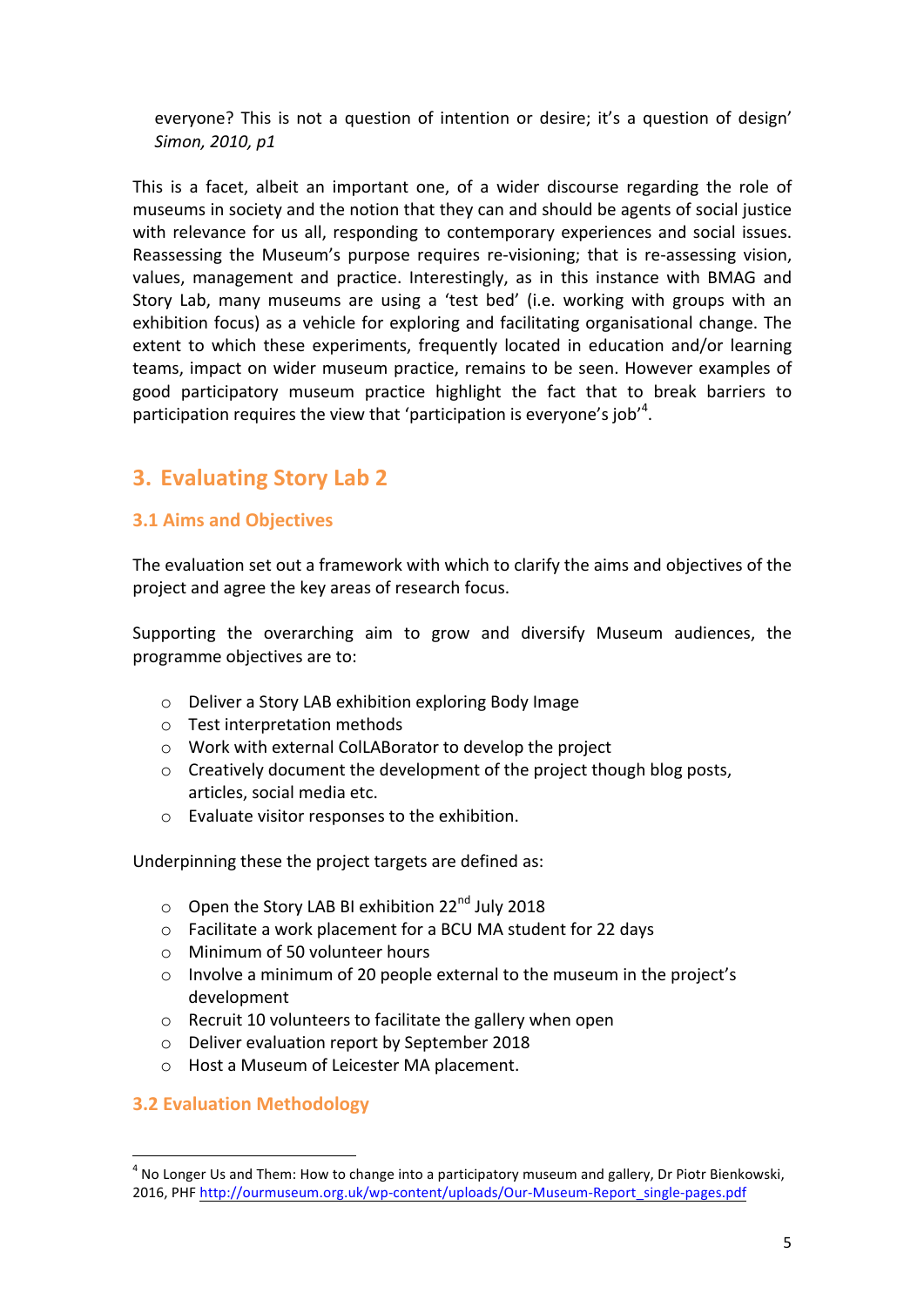The evaluation was tasked with recording and capturing the project development and delivery, assessing the extent to which it achieved its aims, exploring the experiences of those involved (Museum staff and the group of volunteers), analysing audience responses, and highlighting emergent learning. In terms of audience target groups<sup>5</sup> are defined as:

#### **Primary Target Audience:**

- Home Grown Aspirational
- Deep Learners
- Vulnerable People

#### **Secondary Audience:**

- Culturally Engaged Non-Visitor
- Young Urbanites

The evaluation had three distinct areas of focus:

- The **development process** working with ColLABorator in the development of the exhibition to understand their experience of the project
- The exhibition to understand how visitors respond to the storylines and interpretation styles.
- Digital engagement the effectiveness of the use of digital engagement in increasing reach and impact.

It should be noted that it was agreed early in the evaluation process that digital engagement was dropped as a focus given the limits of time and resources, therefore the evaluation focussed on the co-curation process and resulting exhibition.

The evaluation ran alongside the process, but was not in this instance embedded. Instead provided a point of reference, for example checking in on progress and evidence capture, and liaising on the design of audience surveys and collecting feedback. 

A wider evaluative consideration here was understanding how learning from the first Story LAB co-curated exhibition, *The Past is Now*, had been taken forwards into this second iteration asking: How had this worked or been challenging, and what this might mean for the Museum going forwards. The evaluation therefore wanted to try to articulate any good practice emerging across both exhibitions.

## **4. The Process**

The *Body Image* project was delivered by Lynsey Rutter (Project Manager), Hannah Graham (Community Engagement Officer and joint Project Lead) and Rachael Minott (Research Assistant and joint Project Lead) with overall management within the Museums Community Engagement Department. The involvement of other Museum

<u> Andreas Andreas Andreas Andreas Andreas Andreas Andreas Andreas Andreas Andreas Andreas Andreas Andreas Andreas</u>

 $<sup>5</sup>$  These are BMAG Audience segmentation groups</sup>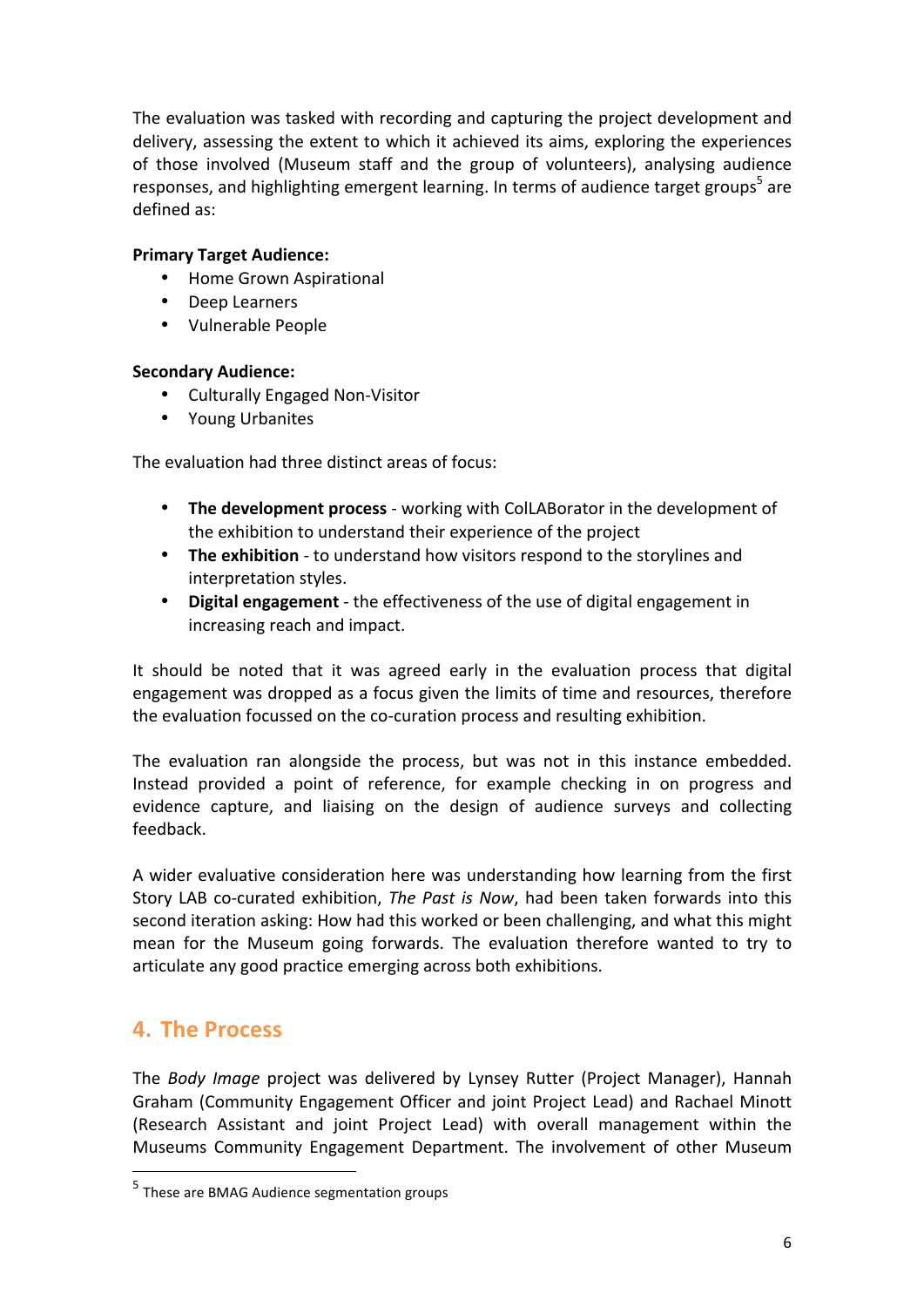Departments in the collaboration process was kept to a minimum in this iteration as the involvement of Museum staff had been seen as somewhat overwhelming with *TPIN*. However, an external designer Ian Richards was appointed and was involved in the later stages which included working with the ColLABorators.

The Story LAB concept was instigated by Museum senior management which meant that there was strong support for it from wider Museum staff and departments. Furthermore funding was specifically set aside for it. Temporary staff were contracted to work on Body Image and a project board was established for it. The project was resourced at least as well, if not better, than other temporary exhibitions. The model adopted for the delivery fits directly with Community Engagement working practice so it was not deemed difficult or unusual for them.

#### **4.1 The Selection Process**

There was clarity at the start of the process regarding the remit, schedule and relationship with the ColLABorators. The role was described as a volunteer one which would require attendance at 10 weekly evening meetings from February to April 2018 with the exhibition scheduled to open in July. The publicised role profile<sup>6</sup> followed standard museum practice for volunteering and described the involvement as:

- Attending the Collaborator meetings
- Working as a team to generate a provocative and engaging story
- Accessing collections currently not on display and selecting up to three supporting 'story lead' objects
- Supporting with ideas for the design, look and feel of the space
- Making a shortlist of potential objects for the exhibition
- $\bullet$  Helping to select a contemporary art work/artist or the space.

It then went on to detail the skills needed as:

- Keen interest or active connection to the theme of body image
- Passion for Birmingham and Birmingham's stories
- Happy to share your opinions whilst respecting and considering others
- A good team player

 

• Honest, reliable and committed.

The application process involved writing a personal response to the theme of Body Image. Anyone interested was asked to apply and 14 people were invited along to the initial selection session. The first session focused on several different activities in order to draw out the applicant's skills and interests. The criteria for selection of the final group of 8 people, included being able to work well as a team, listening and communication, being open-minded and having a sense of shared values (with keeping with the project ethos), and finally the ways that each individual brought a different set of experiences and interests to the mix. Those who weren't selected were signposted back to the Museum by the Volunteer Manager.

 $6$  The role was advertised on the BMAG website and via social media platforms and networks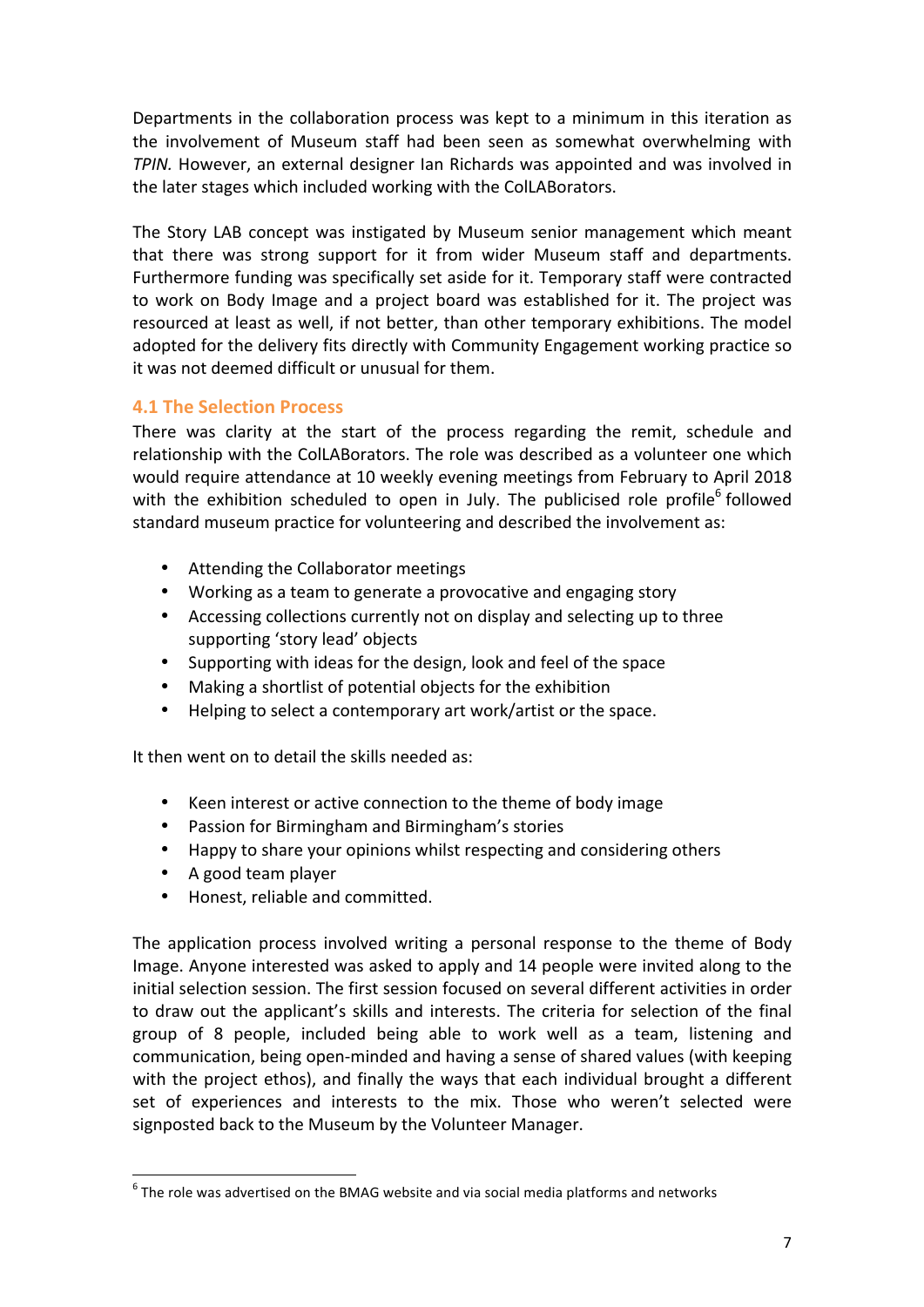The selected ColLABorator were given a 'Start Up Survey' comprised of 5 questions which 6 out of 8 replied to. They were asked about their relationship with BMAG. Of the six responses 3 described themselves as fans of the Museums work, whilst 2 had volunteered at the Museum previously. Only one person said that they hadn't visited the Museum before and were unfamiliar with its work. They were also asked about their understanding of museum work and exhibitions. All said they had some understanding from being a visitor and some additionally through their past or current work or study.

The survey included two questions related to individual understanding of the term 'body image' and how their life experiences had shaped this view. The answers to this illustrated how differently each person came to the theme as well as areas of commonality. Lastly, they were asked what they hoped to get from the project. One Collaborator wrote:

*'I* hope to get a better understanding of the term of body image and how it can be *incorporated in the museum story.* I am especially interested in the way the theme will be explored in relation to the local history. I also hope to learn more about BMAG and the way the museum operates. I am very interested in how exhibitions *are curated at BMAG and the ways the ColLABorator of different age, experience* and background can work together and contribute to the project'.

This illustrates well the way motivations for participation combined personal, professional reasons and potential social benefits.

Of those who became part of the group some had previously volunteered at the Museum, whereas others were new to it and had heard about the opportunity through social and social media contacts. One person had been recommended to it via one of the *TPIN* Co-curators.

The selection process was not targeted to a distinct demographic or group as with **TPIN** (which had targeted BaME cultural activists). Instead, through a more open process, staff carefully selected candidates that would approach the subject matter from diverse perspectives and experiences and who would gain maximum benefit from involvement. Whilst there was a diversity of people who applied, there were less males and only one older person. It should also be noted that given the advertising and application process was standard practice that this acts as a filtering system from the outset and is therefore likely to reach and attract some groups and not others. In this instance the group selected were articulate, educated and young.

#### **4.2 The Collaborative Process**

The process and schedule for the work with the ColLABorators was carefully planned from the outset. This meant that the project leads were able to be clear what was expected of the ColLABorators. It is important to note here that this was very much informed by the experiences of *TPIN*. In reviewing the role of the Co-Curators in the first iteration, the staff team wanted to avoid some of the issues which arose. These included: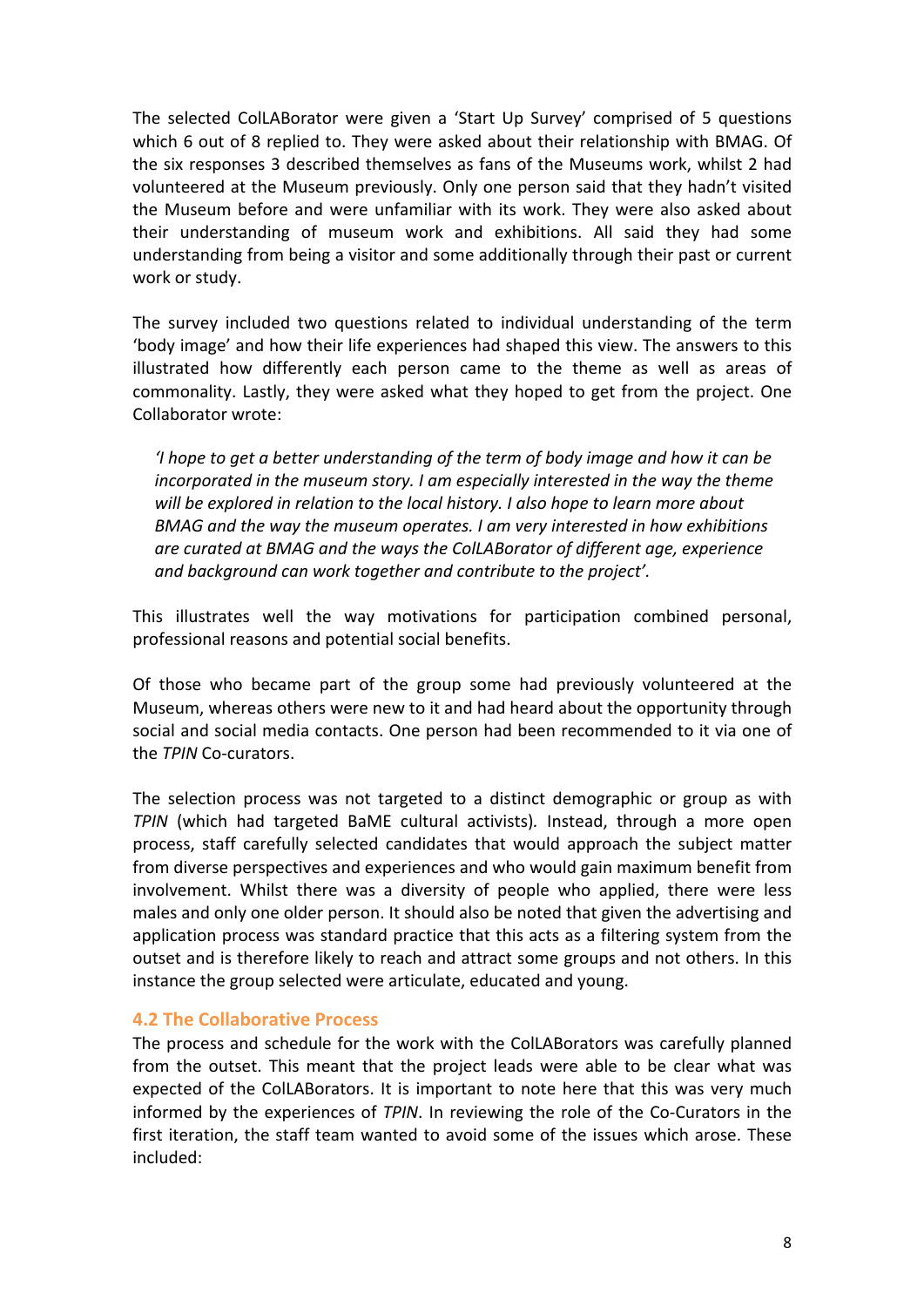- Having clear parameters regarding decision making and the amount of work involved for staff and co-curators alike.
- Collaborator having a voluntary role (in contrast to *TPIN* where the co-curators received a sessional fee)
- Having clear parameters about the amount of work entailed and the degree of agency in making decisions regarding aspects of the exhibition.

In summary then, *Body Image* provided discrete opportunities for collaboration, contributing to the process of developing an exhibition rather than a model of cocuration which can involve co-curators in the complete curatorial process. That is, the staff and museum were there as resources and guides to the process, enabling participation within defined limits.

Essentially staff viewed the relationship with the ColLABorators as 'a two-way exchange'; that they would be offered opportunities in return for a specified commitment of time and input. As, one member of staff described this, there was a need to 'recognise each other's expertise'. The commitment was to 10 sessions, with clear parameters about what would be achieved within these and the amount of work expected. One of the staff said that they were 'very conscious of the fact that yes, there is an output for the gallery, but there is also an output which is about people and their experience of a project.' They wanted to ensure that they did all they could to make the experience a positive and rewarding one for the ColLABorators. The focus in designing the *BI* process was on the need for transparency and trust through good relationship building with guidelines that are understood by everyone involved from the beginning. As part of this, one of the first pieces of work the group did was to establish their own manifesto or set of values.

The Volunteer Manager played an important role for the ColLABorators as a point of reference outside the immediate working group. Again, in the light of TPIN it was felt that there needed to be someone who could support the volunteers and respond to any issues or questions arising about the role.

There was also a conscious decision to make the ColLABorator group somewhat discrete from the Museum. This was in part because of the TPIN experience where the Co-curators felt at times overwhelmed by the numbers of museum staff involved. That the project leads were slightly outside 'allowed us to operate as ambassadors of the museum but also gave us some disconnect' so that they could hold both the values of the museum and also their own values for the project. This separation was also spatial with sessions taking place in a venue very near but outside the museum.

The exception here was the role of the Exhibition Designer who worked closely with the ColLABorators from early in the project. A member of staff observed 'This was a new way of working for him and it really helped jointly shape the work'

In summary the commitment and engagement asked of the ColLABorators was seen to be more realistic and focused than it had been with the *TPIN* Co-curators. This said, it is not the case that the ColLABorators lacked agency. Although the theme had been pre-selected, the ColLABorators came up with the core concept. Through an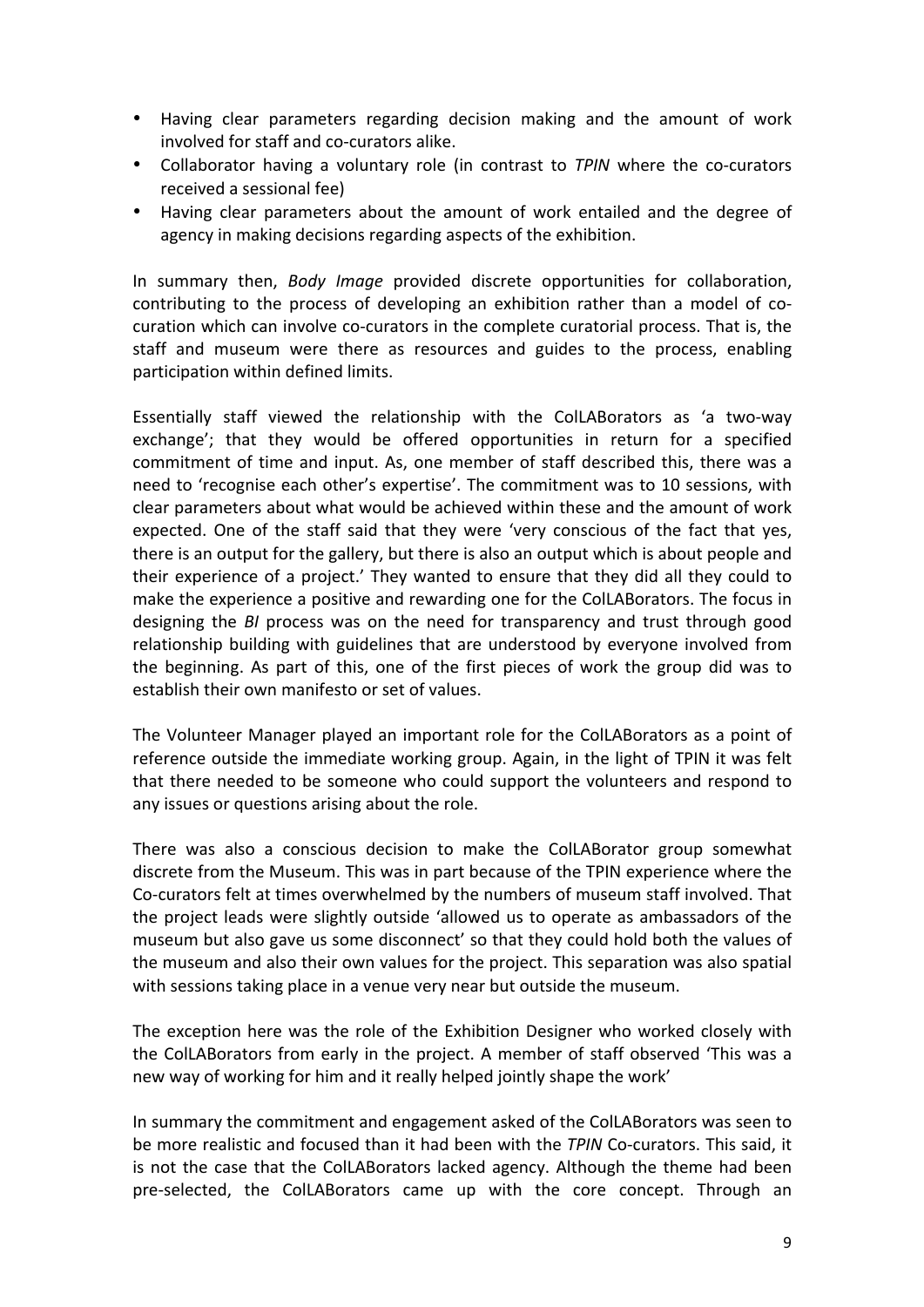explorative process they arrived at the title of 'Within and Without' to encompass the agreed focus on bodies that  $/$  who are not represented enough. They also developed the curatorial approach, the design idea (with the designer) and chose the key objects from the curators short list.



*Empathy Body Trail*

There was one area of what was deemed 'extra work' which the ColLABorators could do if they wished. 7 of the 8 ColLABorators agreed and were therefore involved in adding their own responses / voices for the Empathy Trail. This was an opportunity to illustrate the way that they each had a different response to the key objects and made them 'present' in the gallery. During the launch some had their photos taken in front of this which in itself points to this being important to them.

One of the ColLABorators described the process of working with the content and with the group through to producing the exhibition in a blog piece:

*'The constant flow of information provided across tables, walls, boards and screens helped build more of an understanding on how to create an accessible and meaningful representation of our work together, each week seeing a new variety* of subjects dissected, worked and reworked within the group.'

And another commented:

*'The process was very much drawn out really well so that you didn't realise you were going* to this point until you were almost there and it was like oh we have a gallery now, how did that happen? All we've been doing is talking about things....'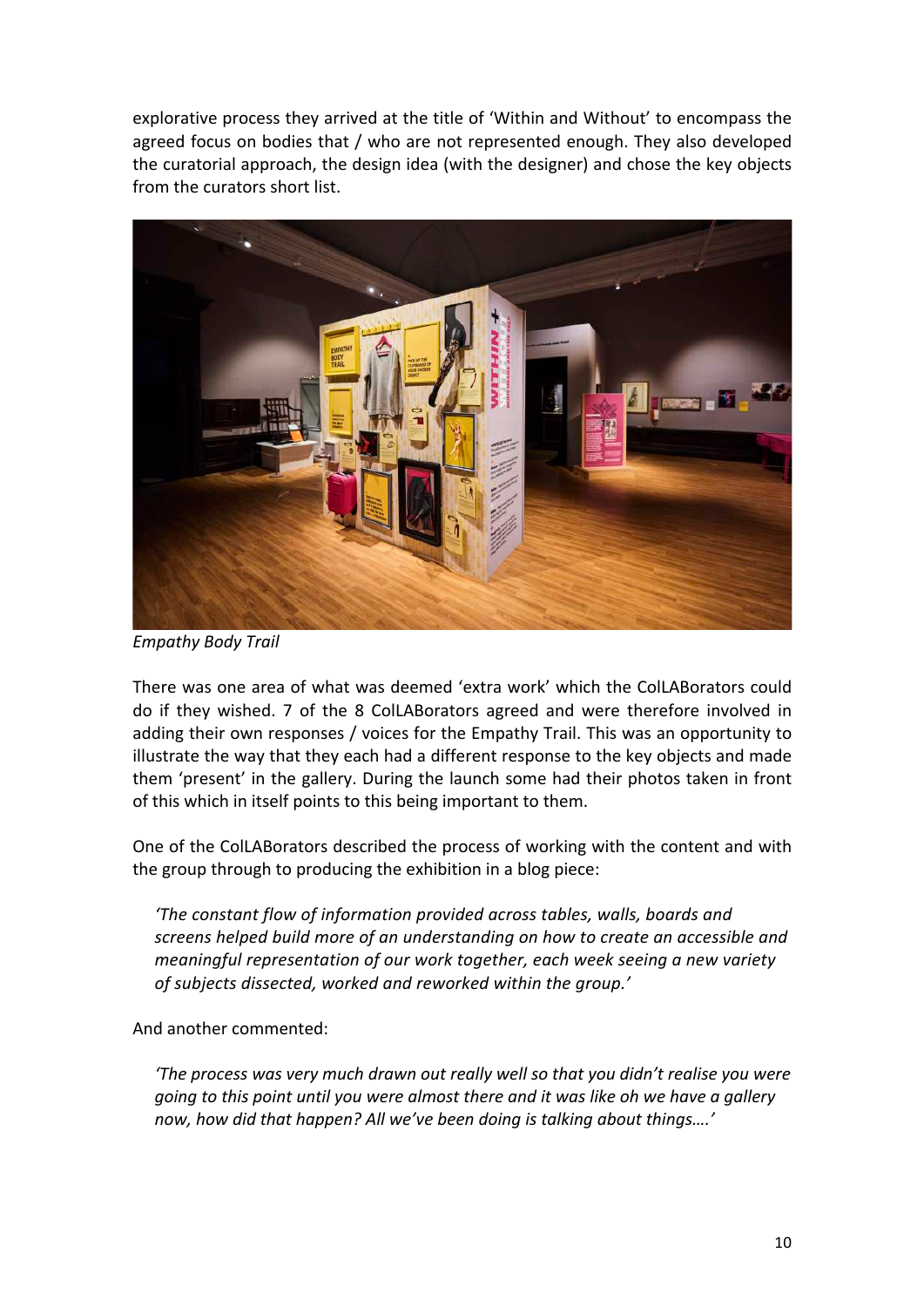#### **4.3 Other Groups**

The project also involved staff working with 3 other groups of people; Lordswood Girls School students, Birmingham LGBTQ+ Refugee Group and a group from the University of the  $3^{rd}$  Age (older people). Each of these groups had two extended sessions with the Community Engagement Officer leading the project delivery. The first session was an introduction to the theme of body image and the second involved them choosing 1 or 2 objects from the curator's shortlist of approximately 25 objects. They also wrote about these, both individually and collectively. There hasn't been any process for eliciting feedback from the groups although some individuals (including those involved from groups and volunteers) have posted positively on social media<sup>7</sup>. A teacher from the school commented:

*"They really enjoyed the session. I think for some of them who are quiet it allowed them to come out of themselves a bit in the group. The text (the interpretation for their chosen object) reflects all of their thoughts of what they were discussing on the* day really. They are all obsessed with Instagram. Making the clay models was a *great* way for them to respond to the work they had seen too. Some really interested *pictures and sculptures were made"*

#### **4.4 The ColLABorators Responses and Follow Up**

Working with the ColLABorators involved 'checking in' at the end of sessions to get responses about how everyone was feeling about the process. This feedback then helped to inform what happened next, for example at one point the group said they needed to know about who the audience would be for the exhibition. Staff responded to this request in the next session. In this way there was ongoing informal evaluation as part of the delivery. The evaluators also attended a session to meet the ColLABorators, get a sense of what was involved and to introduce the evaluation. However, the evaluation was essentially outside of the collaboration process and therefore it should be noted that the feedback on this has come from staff rather than the ColLABorators themselves

After the sessions were finished the ColLABorators were sent a set of evaluation questions (to which they could respond voluntarily) but there were no responses. Therefore, the evaluation has drawn on their questionnaire responses at the start of the process, filmed interviews with two of the ColLABorators about the project, blog posts, feedback from staff, and social media.

Staff describe having a 'good relationship' with the ColLABorators and that they enjoyed being a part of the project, and were generally very positive with the resulting exhibition. Some of the ColLABorators kept their own records and notebooks, which illustrates their engagement with it. A member of staff described that 'they were going through the process individually and collectively'.

Five of the ColLABorators attended the exhibition launch event and responded very positively while some took a more active part speaking about their experience of the

<u> Andreas Andreas Andreas Andreas Andreas Andreas Andreas Andreas Andreas Andreas Andreas Andreas Andreas Andreas</u>

<sup>7</sup> https://twitter.com/hashtag/Withinwithout?src=hash&lang=en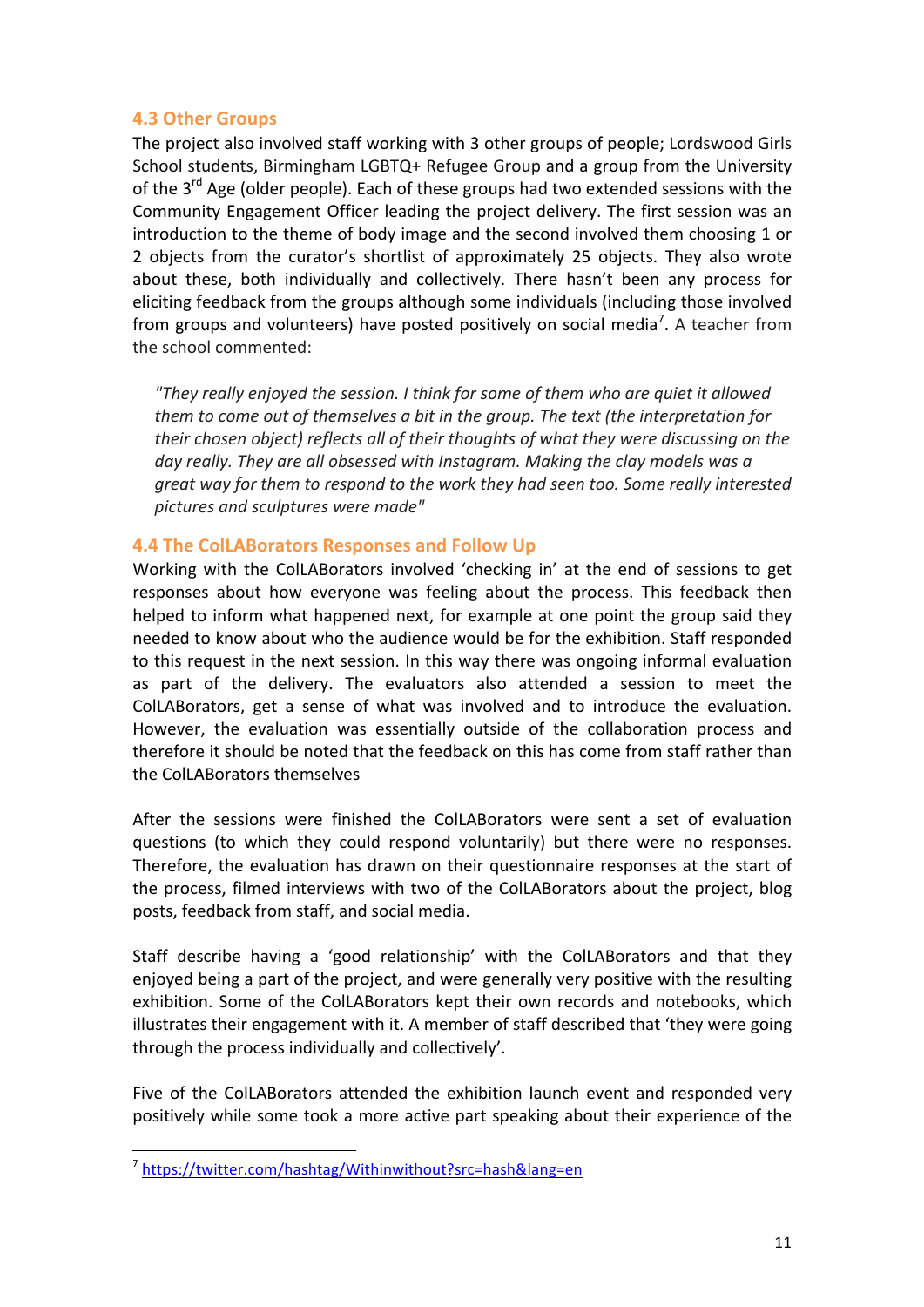process. Staff continue to have some contact with most of the ColLABorators, and one currently volunteers at the museum and the others are focused on their professional careers. One Collaborator spent a day with the project Curator to find out more about her career path, as she has decided she would like to do something similar. Another Collaborator is doing a PhD focused on black masculinity and reported that the opportunity to explore notions of body image through discussion, research and writing has helped him with this. The project was also a finalist in the West Midlands Volunteer Awards<sup>8</sup> and several of the ColLABorators attended this along with the Volunteer Manager from the Museum.

In terms of targets the project aimed for a minimum of 50 volunteer hours contributed, and overachieved this totalling 738 hours during both the development and exhibition phases. It involved 82 volunteers (across multiple engagements) during the development phase and 9 for the exhibition, exceeding the target of 20 and almost meeting that of 10 people respectively (see chart below). Two students were hosted on placement, with one making a film about the project and the second co-ordinating the volunteer team in its opening weeks.



### **5. Responses**

<u> Andreas Andreas Andreas Andreas Andreas Andreas Andreas Andreas Andreas Andreas Andreas Andreas Andreas Andreas</u>

The quantitative survey was designed to capture how visitors experienced the exhibition, with emphasis on the topic of the exhibition and how this was presented. Specific aspects of the presentation (different labels and empathy trails) were looked at in more detail. The questionnaire was developed in collaboration with the exhibition

<sup>8</sup> https://www.brumpic.com/homeblog/2018/9/5/birmingham-museum-volunteers-shortlisted-forironbridge-gorge-museum-trusts-third-annual-west-midlands-museum-volunteer-awards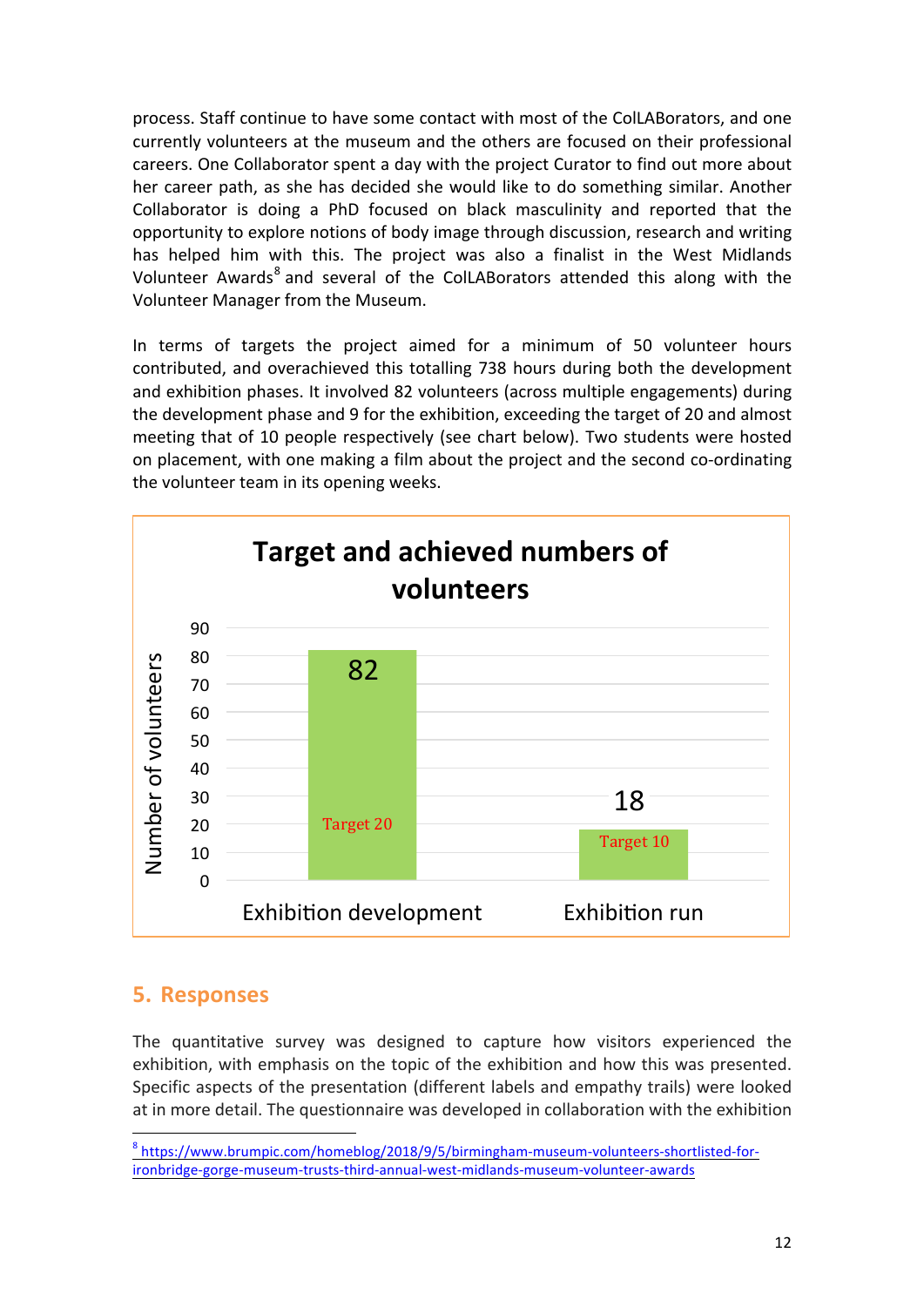team and trialled on visitors during the first week of the exhibition (week beginning  $23<sup>rd</sup>$  July). Feedback collected from the visitors during this trial, was used to finalise the questionnaire. 

The volunteers involved in conducting the questionnaire were inducted by museum staff and their training included information about the gallery, how the exhibition was created, how to welcome and engage visitors as well as how to complete the questionnaires. The volunteer team were led by University of Leicester student Avehi Menon while on her MA Museum Studies placement.

Visitors could choose whether to fill in a paper questionnaire or use an electronic version on a tablet. Only 5 visitors chose to use the tablet (mainly due to WiFi problems). Data was collected and entered into a spreadsheet by museum volunteers and then sent to the research team for the analysis presented in this report.

The survey was handed out to everyone who visited the exhibition between 24/07/2018 - 31/08/2018. There were 264 completed surveys. Data was collected and entered into a spread sheet by the placement student and museum volunteers and then sent to the research team for analysis.

#### **5.1 Qualitative Feedback and Observations**

The Story LAB space encouraged visitors to give feedback either on cards and / or by completing a questionnaire with one of the volunteers. The exhibition volunteers were asked to keep daily logs of visitor interactions including observations about how different people responded to the exhibition.

Comments from feedback cards indicate that the interactivity of the exhibition was received positively, as was the inclusion of what was seen as traditional museum display protocols alongside more interactive and experimental forms. The ways in which the exhibition could be seen to challenge traditional ideas of curation and display seemed to both attract interest, but also in some cases confusion; one person said they found it 'chaotic'. However, this seemed to be very much a minority view in contrast with many who responded favourably.

There were strong responses to the content, with audiences describing it as 'thought provoking'. It triggered lots of personal connection. The representation of different people was particularly commented on, and again many people found this personally meaningful. 

Interestingly some people felt it appealed to children and young people whilst other felt it should do so more. Volunteers noted how different objects seem to attract the attention of specific age groups. For example, lots of people took pictures and selfies, particularly with the dressing table.

The curtained area which around the Michael Jackson automaton (Donald Rodney's Pygmalion, 1997) was experienced as frightening and unexpected by some people. There were comments that there should have been some kind of warning outside ( which was responded to with a warning sign was put in place 2 weeks in after which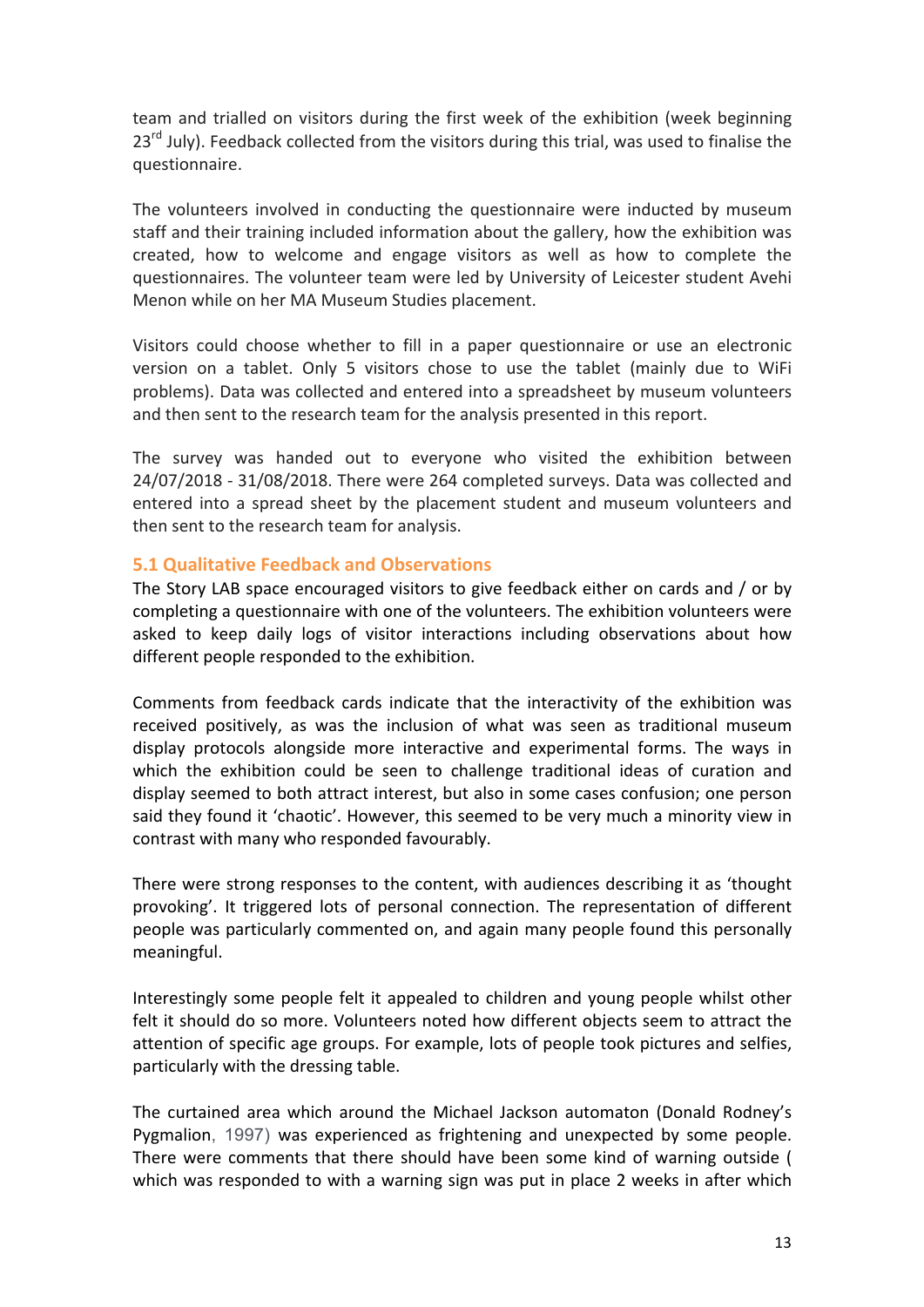there were no more verbal complaints) particularly for children, (although it should be noted that some children found it enthralling). However, Volunteers recorded that there was lots of interest in Pygmalion with people coming back repeatedly and being entertained by it which contrasts to the 'shock' recorded on the feedback cards. This is perhaps unsurprising given that it is on display for the first time since the artist's death in 1998.



'Pygmalion explores the complexities of racial identities, masculinity, perfection and *fame through an irreverent depiction of Michael Jackson as a moving automaton. This* piece provokes a discussion about one of the exhibition's key themes of colourism and *how racial identities affect lived experiences.' From Body Image exhibition text* 

Considerations in the future should include the fact that for some the exhibition could have been bigger (this could refer to space and / or content), although one volunteer commented that the size and layout 'meant it was easy to go back to objects / pictures', which visitors clearly did. Another comment was that 'it needs better lighting' (this also came up in the *TPIN* evaluation and is an ongoing limitation of in the Story Lab space).

Some visitors felt that the audience questionnaire was too long. It should be noted that in this instance it was particularly detailed as it was felt important to try to gain insight into how visitors responded to the different interpretations offered via the colour codes. However, it would be worth considering other more interactive and immediate ways of giving feedback into the future given that different methods attract different people and different types of responses. In this instance there were a number of ways in which visitors could respond including questionnaires, the poll, audio and feedback cards. However interactivity with audiences isn't simply about the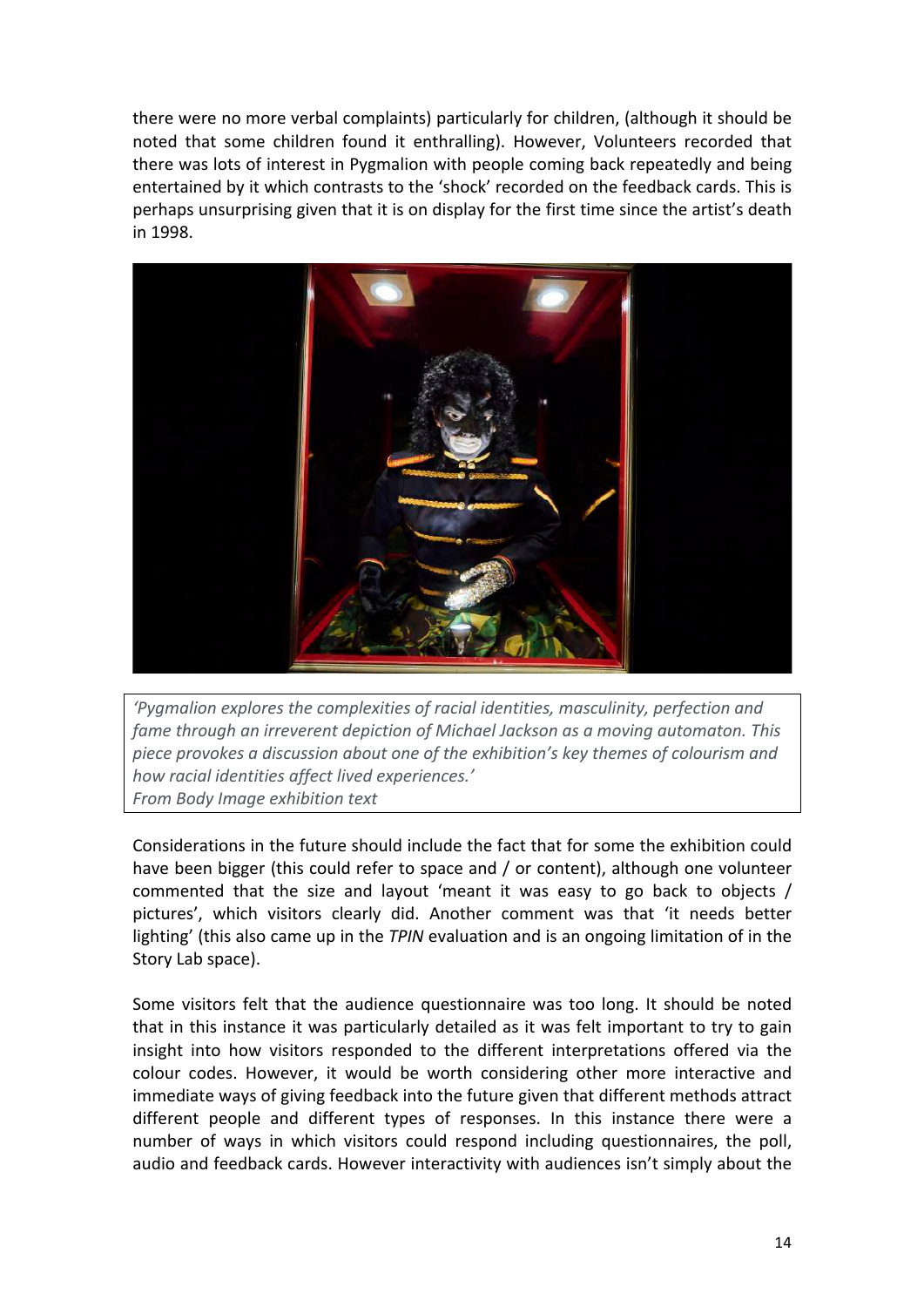Museum asking about what it wants to find out, but also about facilitating people's active engagement.

The staff team were particularly interested in the responses to the Empathy Trails and so made every effort to direct visitors to them and explain how they worked. The volunteers recorded mixed responses to the Empathy Trails. One volunteer stated that there was 'Not a lot of interest in the empathy trails', whilst another wrote 'The Empathy wall seemed to attract a lot of attention but this didn't mean that it was then followed (complicated, took time)'. Another volunteer noted that 'Trails not used a lot - however it offers a different way of engaging and so perhaps a variation on this could be tried in the future. Is there a different way to do this perhaps – objects having more than one label?' However for some visitors this was the aspect that they felt was most interesting about the exhibition (see section  $5.12$ ). Given that this approach was being tested the responses have offered ways in which this could be used and adapted going forwards.

#### **5.2 The Visitors**

- $\ddotplus$  BMAG volunteers approached visitors and asked them to complete the survey, which resulted in 264 completed surveys.
- $\ddot{+}$  The average visitor age was 34 years, with the youngest visitor being 12 and the oldest 75 years old
- **The majority of the visitors (68%) were female, while males accounted for 28%; 3%** of visitors identified as non-binary, while 1% preferred not to answer this question
- $\ddotplus$  7% of visitors had a disability, while 3% declined to answer this question.

The majority were White British (64%), while other ethnicities made up the remainder (36%), as shown in the following table:

| <b>Ethnicity</b>                 | <b>Number of visitors</b> | Percentage |
|----------------------------------|---------------------------|------------|
| White - British                  | 145                       | 64%        |
| Asian/Asian British - Indian     | 10                        | 4%         |
| Black/Black British - African    | 4                         | 2%         |
| White - Irish                    | 3                         | 1%         |
| Asian/Asian British - Pakistani  | 9                         | 4%         |
| Black/Black British - Caribbean  | 3                         | 1%         |
| White - Gypsy or Irish Traveller | 1                         | %          |
| Any other white background       | 5                         | 2%         |
| Asian/Asian British - Chinese    | 1                         | %          |
| Any other Asian background       | 2                         | 1%         |
| Mixed - White & Black Caribbean  | 13                        | 6%         |
| Other - Arab                     | 2                         | 1%         |
| Any other ethnic group           | 18                        | 8%         |
| Mixed - White & Asian            | 6                         | 3%         |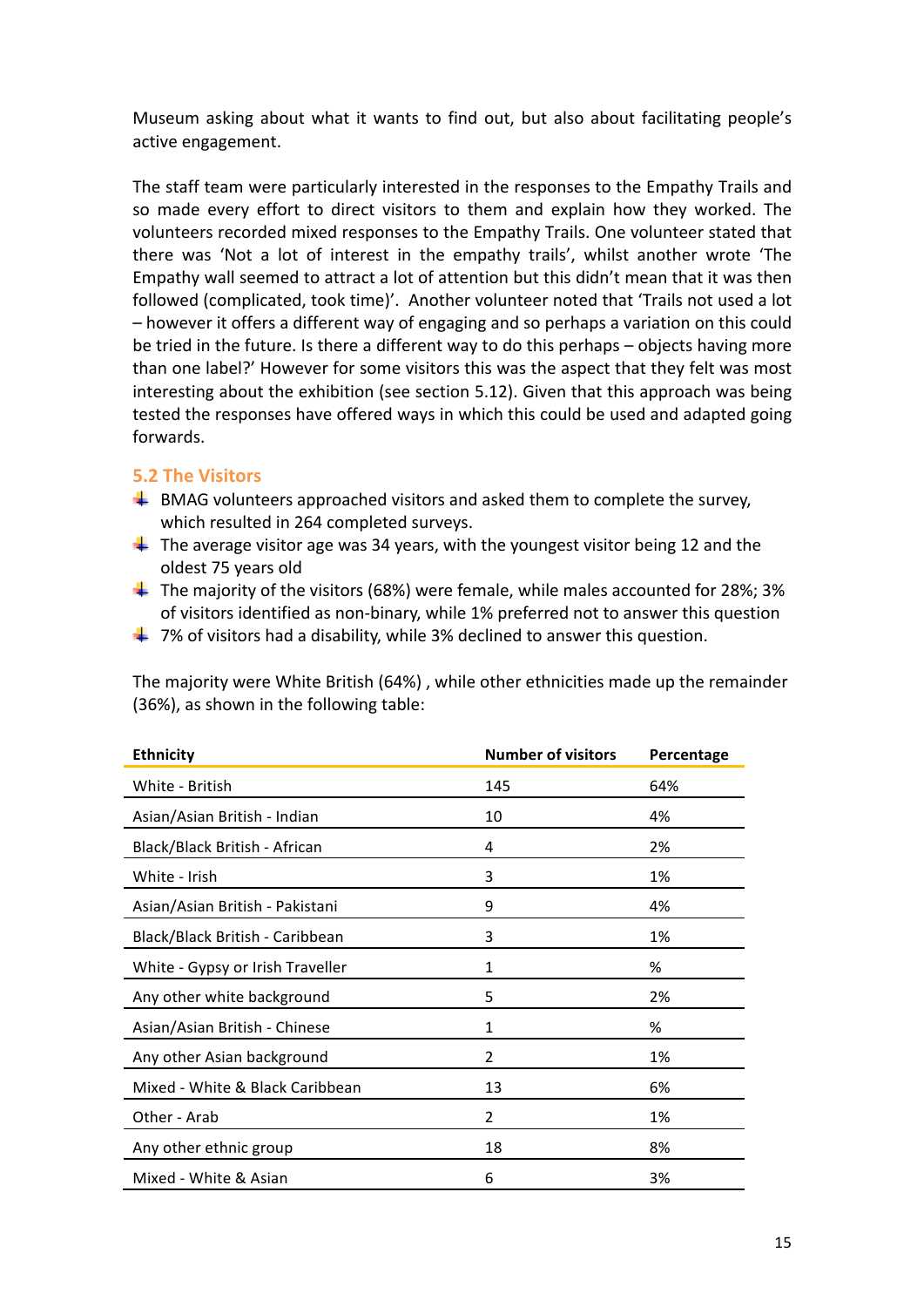| Any other mixed/multiple ethnic |  |
|---------------------------------|--|
|                                 |  |

Non white audiences are therefore slightly higher when compared with BMAG data for visitors<sup>9</sup> across the Museum which records 82% White British and 18% other ethnicities. 

- **There** were similar proportions of infrequent and frequent museum visitors around 1 in 5 had not visited a museum in the last 12 months but a similar proportion had visited museums at least 6 times in the last year
- $\ddot{+}$  About half (47%) of the visitors who had been to a museum in the last year had not visited BMAG in that time, 27% had visited BMAG at least once in the last year and 18% had visited BMAG more than two times in the last year. Only 4 visitors were members of BMAG.
- $\downarrow$  About a fifth of the visitors (22%) to the *Body Image* exhibition had also visited "The Past is Now"
- **4** Most visitors (64%) to the *Body Image* exhibition came across it on a visit to BMAG, 10% found out about it through social media and 9% found out about it through word of mouth.

#### **5.3 Exhibition Size**

- $\ddot{+}$  The majority of respondents (65%) felt the exhibition was about the right size
- $\ddotplus$  30% of respondents felt it was too short
- $\downarrow$  Only 2% responded to say that they felt it was too long.



All respondents, excluding non-responses; base = 262

<u> Andreas Andreas Andreas Andreas Andreas Andreas Andreas Andreas Andreas Andreas Andreas Andreas Andreas Andreas</u>

 $9$  Summer 2017 Visitor Profiles, Birmingham Museums Trust Audience Research 2017, Bluegrass Research, January 2018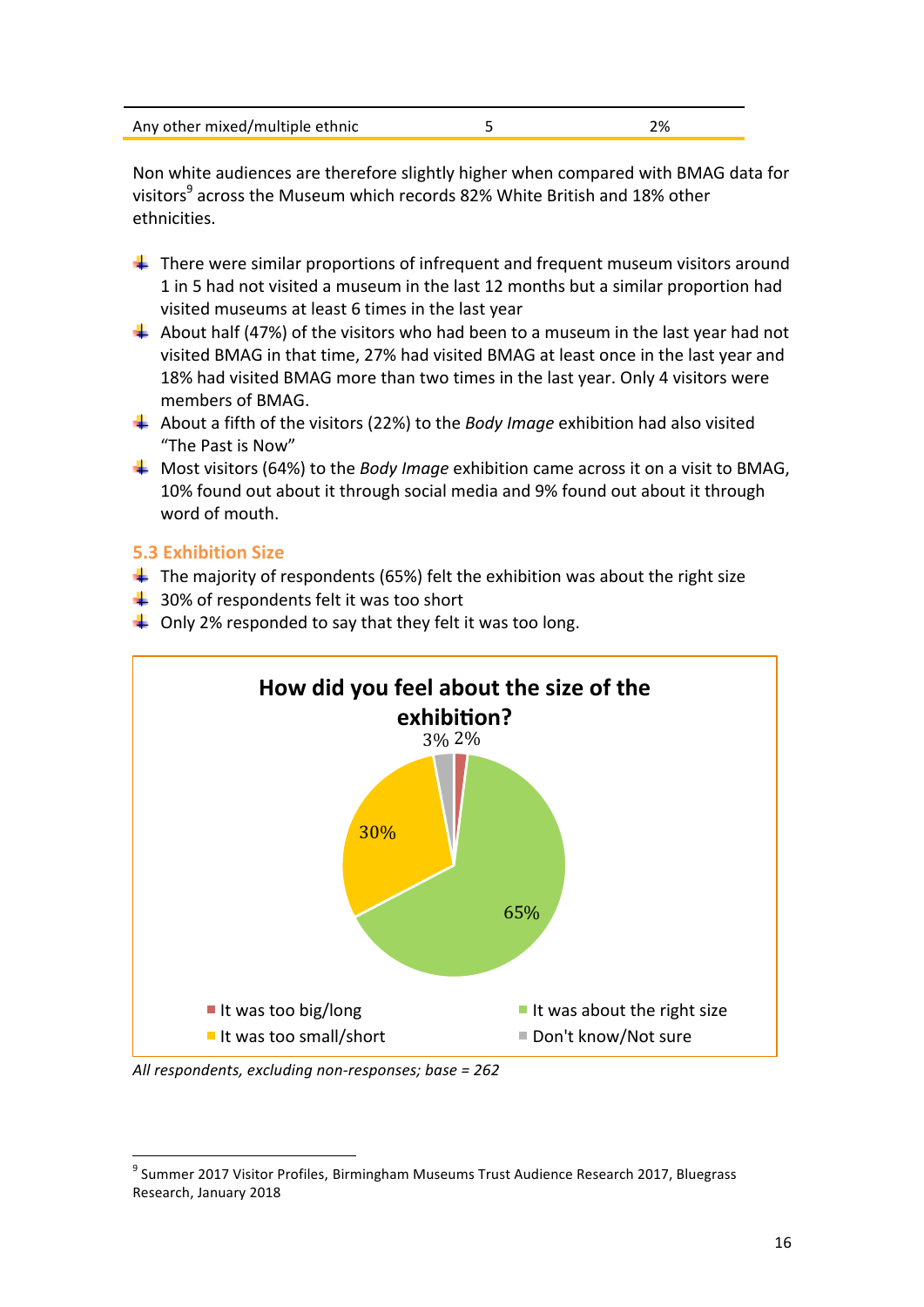#### **5.4 Information**

- $\downarrow$  Most respondents (87%) felt that the information given at the exhibition was at about the right level
- $\overline{+}$  6% of respondents felt that it was too confusing
- $\downarrow$  3% responded to say that they felt it was too simplistic.



All respondents, excluding non-responses; base = 262

#### **5.5 During the Exhibition**

- $\ddot{+}$  Respondents generally experienced the exhibition very positively
- $\frac{1}{2}$  95% agreed that the objects presented were interesting to them
- $\frac{1}{2}$  91% agreed that the stories told were interesting to them
- $\downarrow$  However, almost 1 in 5 respondents (18%) felt overwhelmed
- $\downarrow$  A similar proportion (22%) felt confused about the way the objects were presented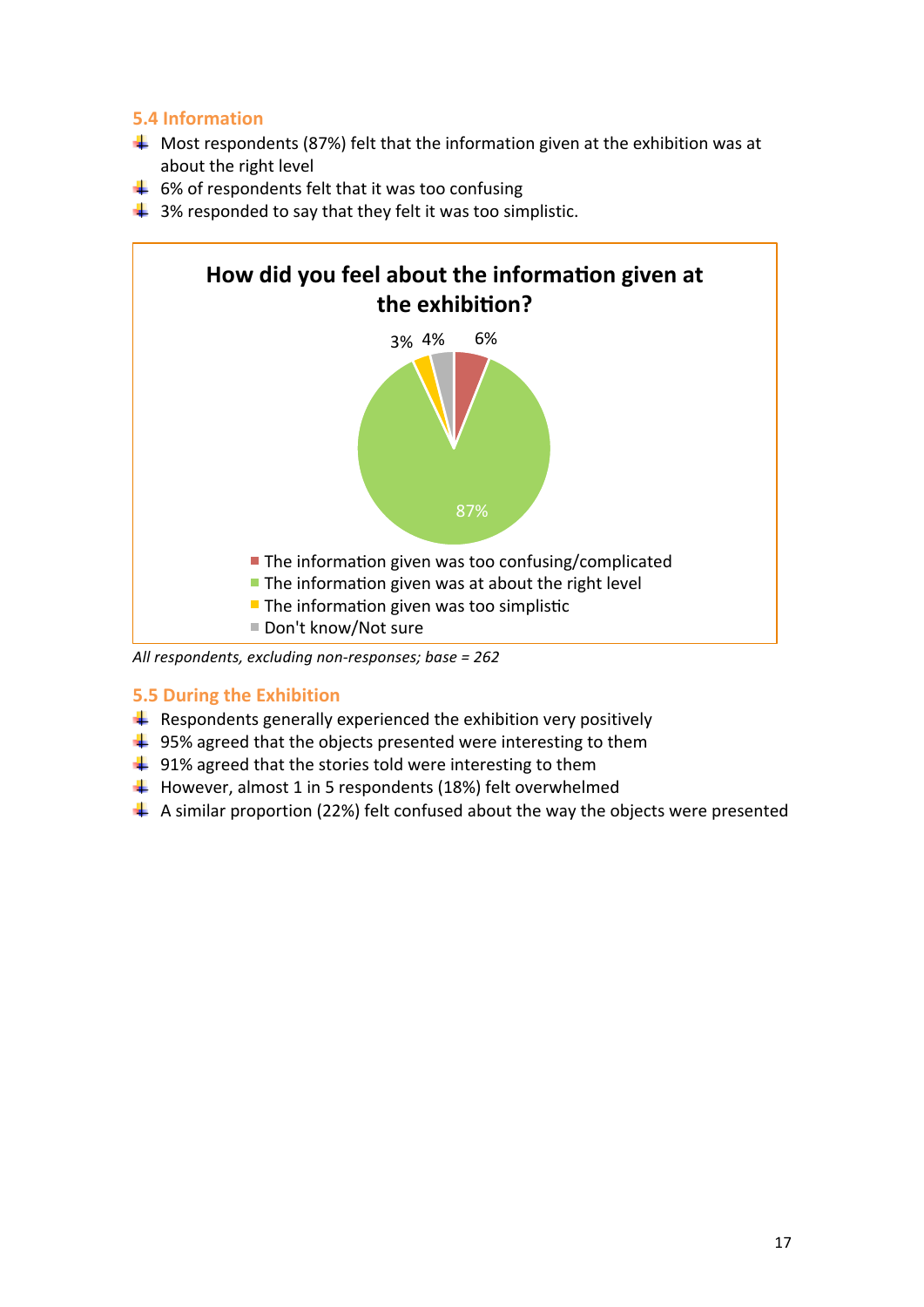

All respondents, excluding non-responses. Figures may add up to more than 100% due to *rounding*

#### **5.6 After the Exhibition**

- $\downarrow$  In their majority, respondents were satisfied with their experience at the exhibition – 90% agreed with that statement
- $\downarrow$  72% said that they were excited by what they saw in the exhibition
- $\perp$  A similar proportion (71%) agreed that they learned new things that they did not know before and 64% saw things from a different point of view than they did before.



All respondents, excluding non-responses. Figures may add up to more than 100% due to *rounding*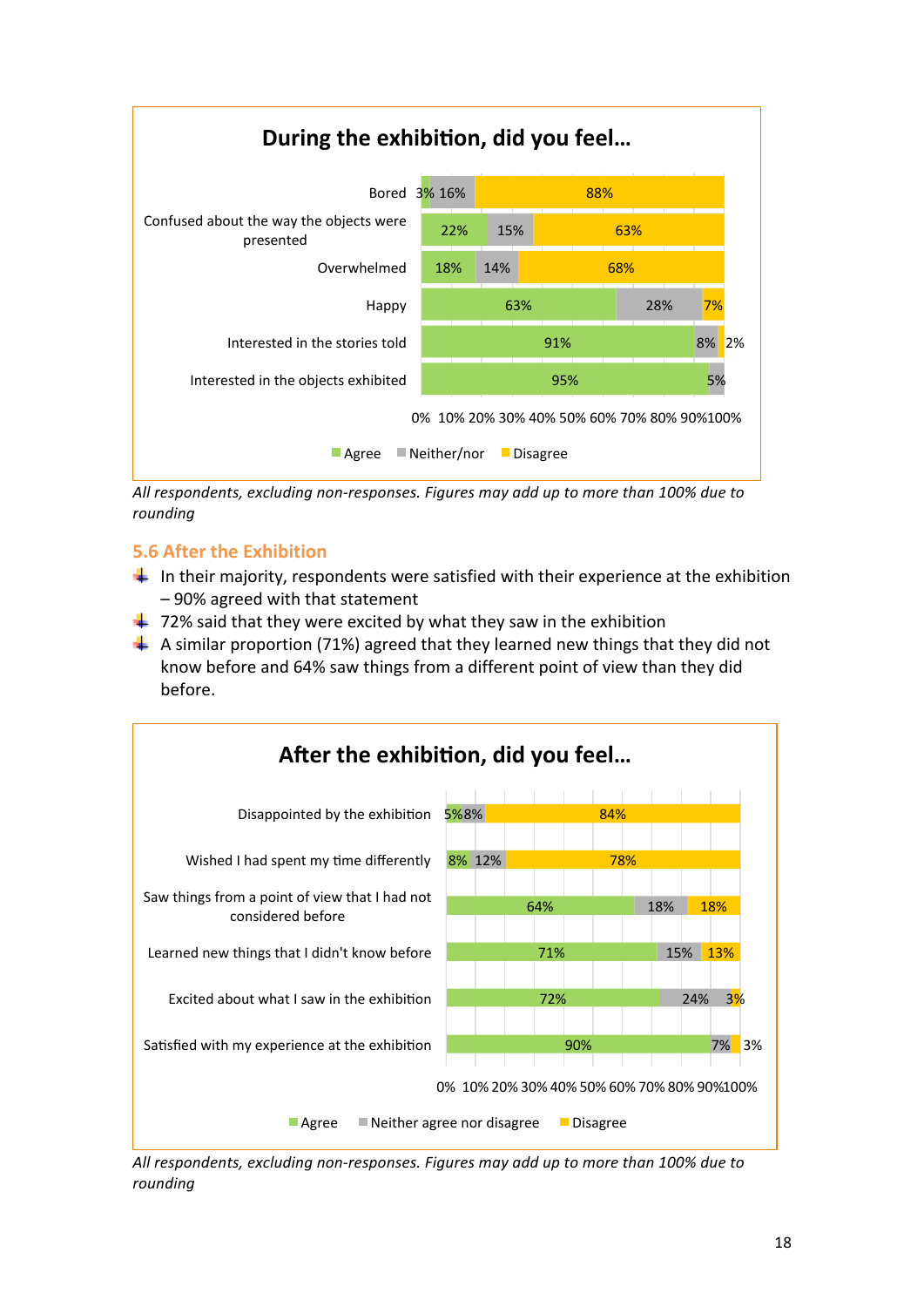#### **5.7 Exhibition Theme**

- $\downarrow$  Overwhelmingly, respondents felt that the topic of the exhibition was relevant to them  $-79%$
- $\downarrow$  This, of course, could be because people who felt the topic was not particularly relevant to them did not attend.



All respondents, excluding non-responses; base = 262

#### **5.8 Exhibition Labels**

Exhibition visitors were shown the information below, explaining the different options available for navigating the exhibition and getting information about the objects exhibited. We wanted to find out how this was perceived by the visitors.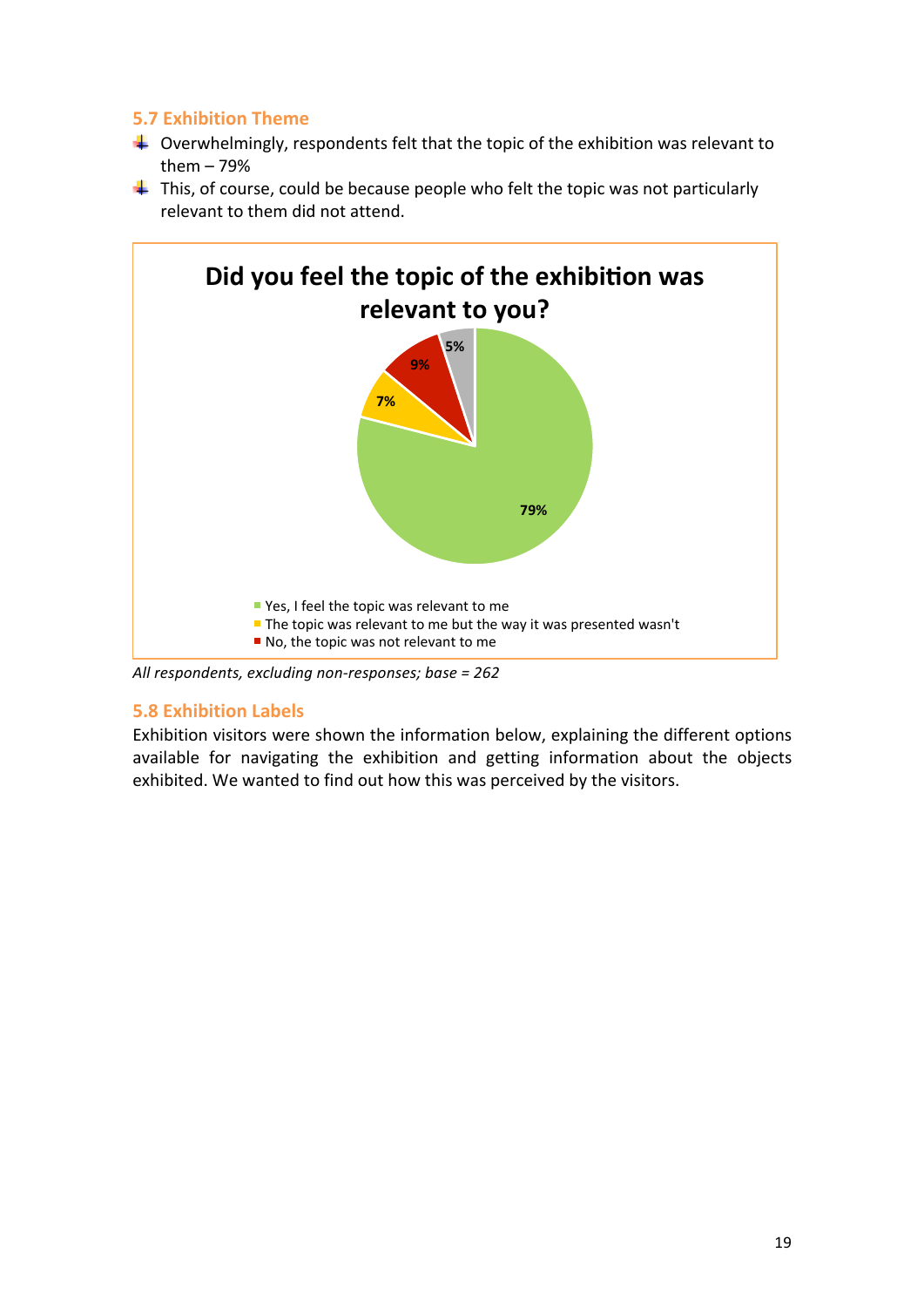## **HOW TO USE THIS SPACE**

This gallery allows you to experience the content in a variety of ways:

**Orange - Read the books and follow from** number one to experience a story involving five objects.

Yellow - Read personal responses to objects in our collection written by volunteers.

**White - Read typical museum labels** following our house style and standard practice.

 $\div$ 

**Burgundy - Read our academic labels,** engaging with some of the more complicated conversations which occur when discussing body image and identity.

- $\ddotplus$  About half (53%), noticed the different coloured labels, although some had to be directed towards these by the museum staff
- $\overline{+}$  About 1 in 5 people (21%) noticed some but not all of the labels
- $\downarrow$  A similar number of people (22%) did not notice the different labels.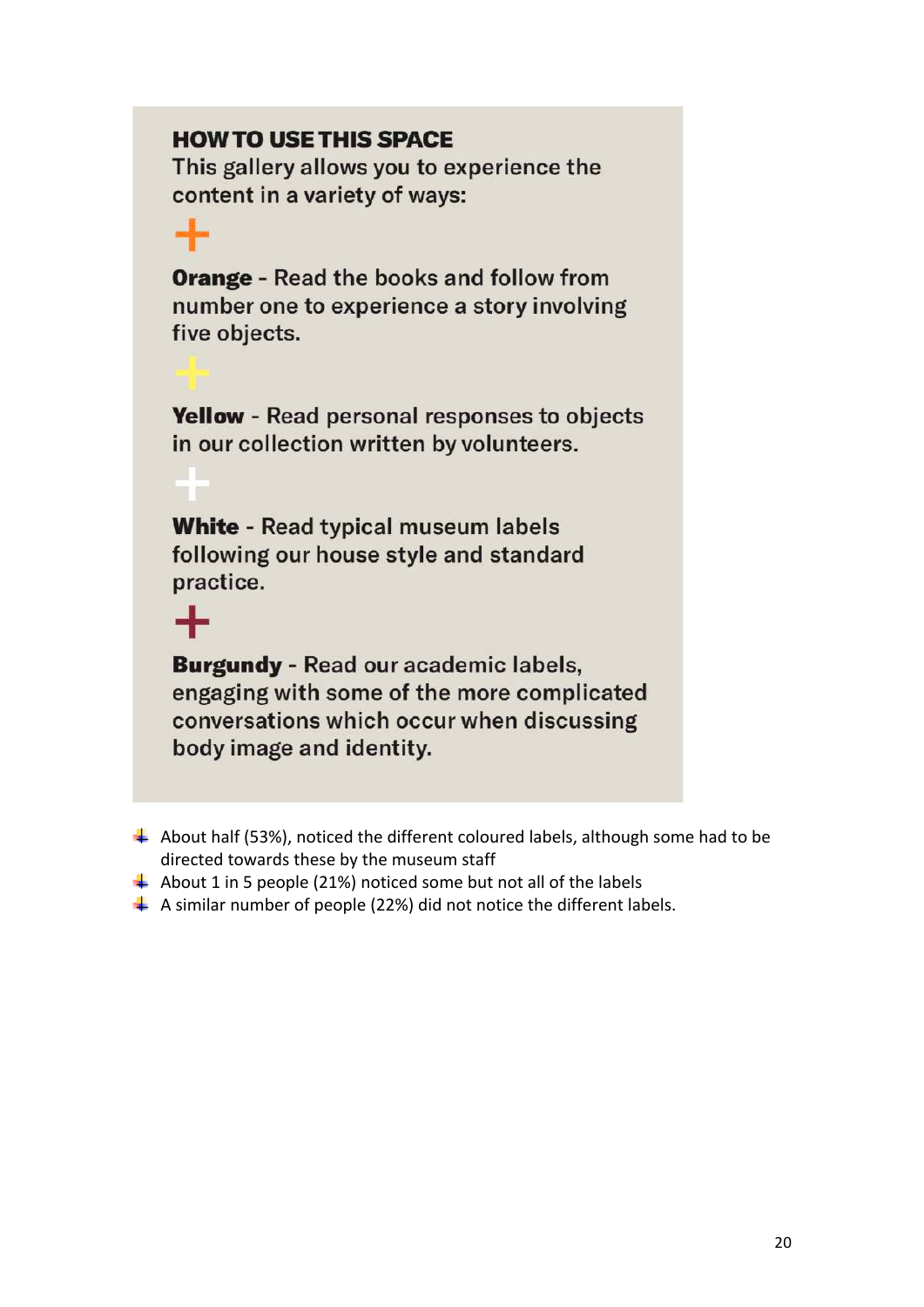

All respondents, excluding non-responses; base = 262

- $\downarrow$  Most respondents (45%) used a mixture of different labels
- $\frac{1}{2}$  29% said they did not use any of the labels
- $\downarrow$  Only a few people (between 3% and 8%) used a single label



All respondents, excluding non-responses; base = 262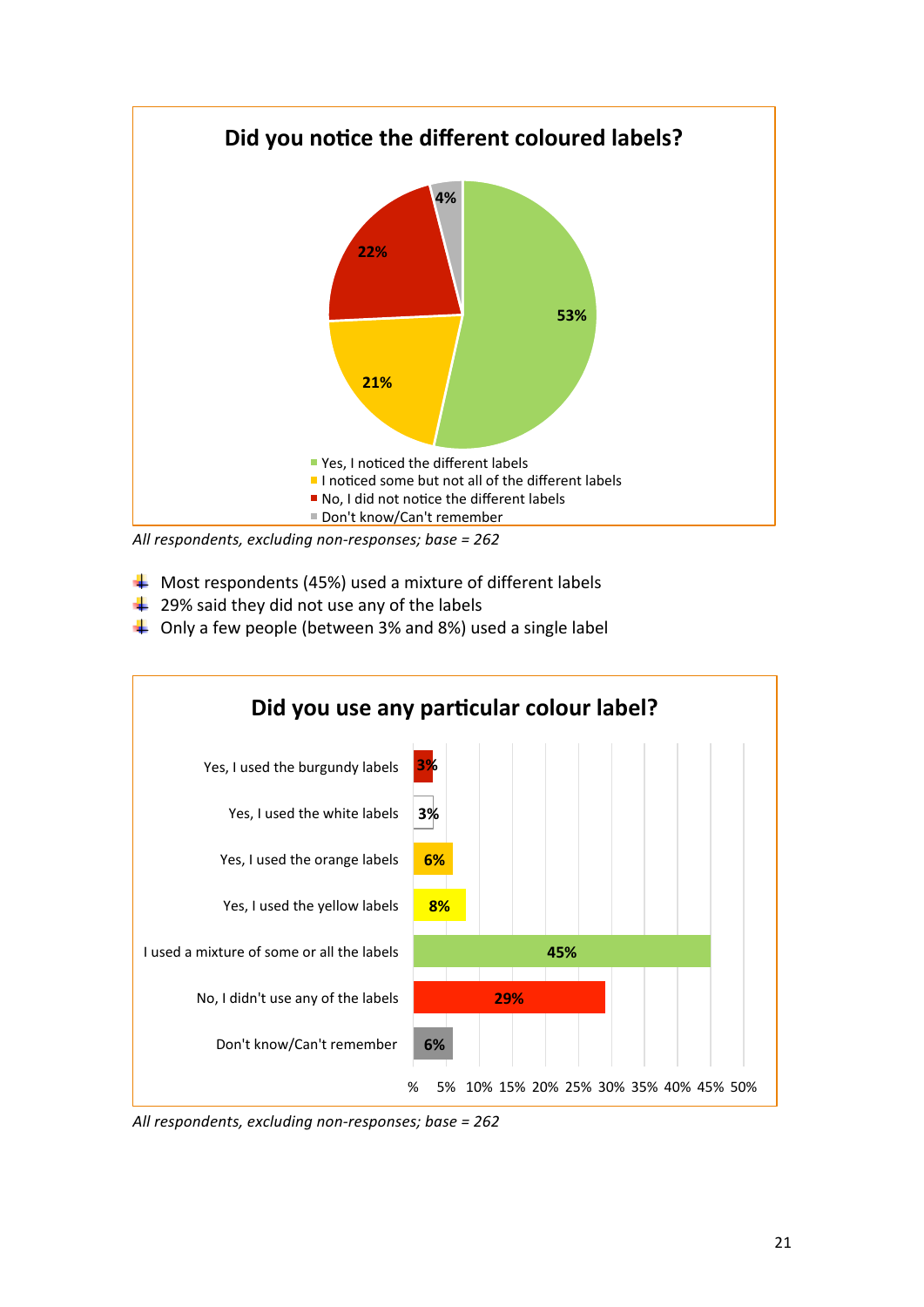- $\downarrow$  Respondents who used a mixture of labels appear to have done so because they preferred all of them equally
- $\downarrow$  Slightly fewer people however, appear to have preferred the orange labels around 1 in 5 preferred those, compared to around 1 in 3 who preferred the rest



All who used a mixture of labels; base = 113

Respondents were also asked to give information about what they liked or didn't like about the labels they used. Notably a number people commented positively on the fact that there were different interpretations alongside one another and a significant majority used a mixture of labels rather than just one colour. However, the responses about what visitors didn't like nearly all related to a specific coloured label, and therefore that a particular style of interpretation didn't appeal to them. Examples of things that people liked include:

- The juxtaposition of the personal and the academic and the way academic theories e.g. queering were expressed + lived out in practice
- I liked the greater depth of understanding they offered
- The story behind the art it felt so human and real
- Orange liked the way objects can tell a story  $+$  draw out feelings in people. Yellow - enjoyed how the labels relate objects to real people. White - like to find out info about pieces

With regards to aspects of the labelling that people disliked, there were quite a few comments about design / presentation aspects including heights at which the labels were displayed or not understanding how they worked. Comments included: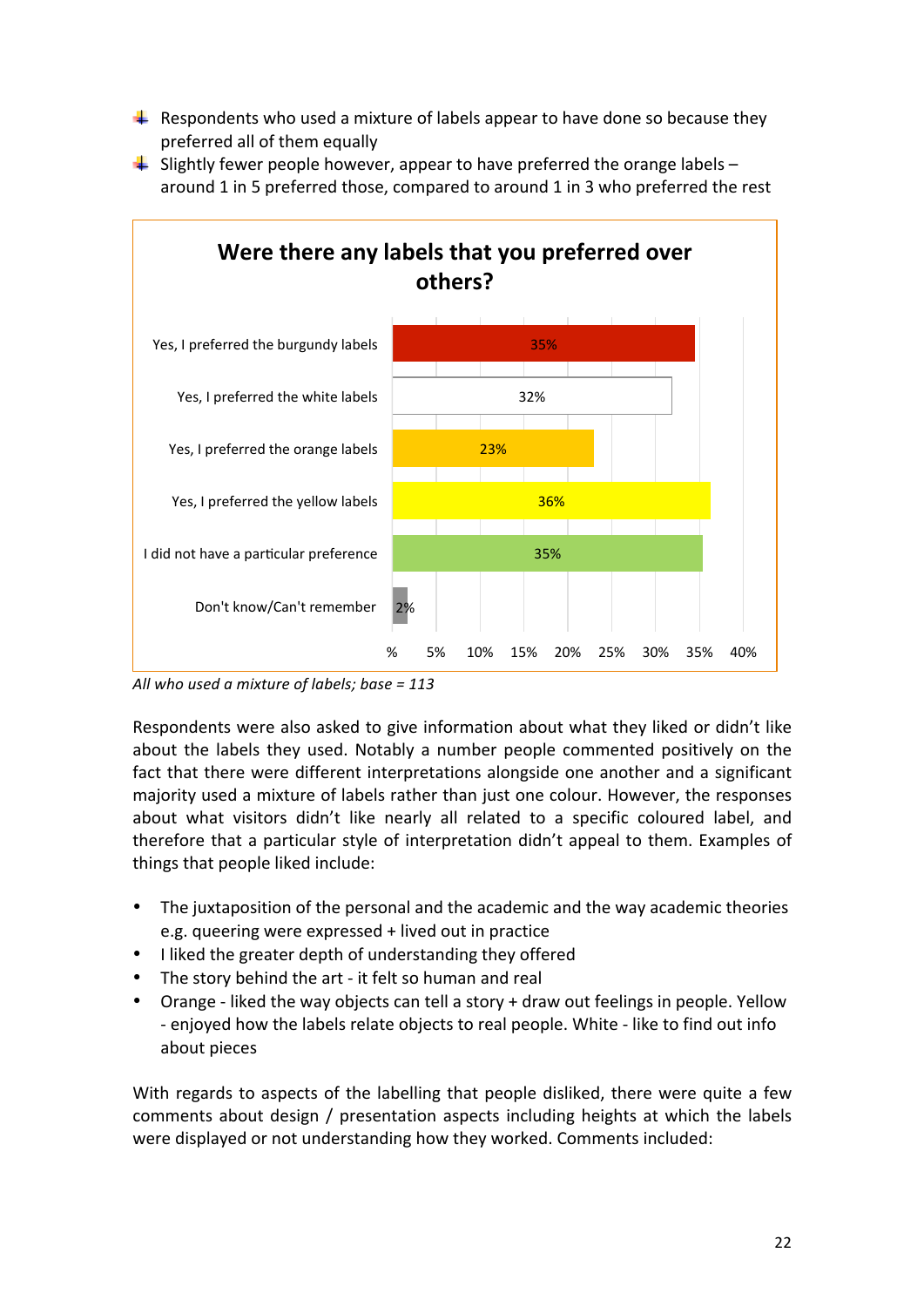- Occasionally wanted some further reading or acknowledgment of debate among academic circles
- They were not very noticeable
- Nothing particular
- I don't see the need for colour distinction- all info was part of the curation.
- Structure wasn't clear from start. Board not near entrance.

#### **5.9 Empathy Trails**

- $\overline{+}$  About 55% of respondents said they did not use the Empathy Trails
- $\frac{1}{27\%}$  said they used them and enjoyed them
- $\downarrow$  4% said they did use them but did not enjoy them
- $\downarrow$  There is a much higher proportion of people (14%) who said they didn't know or couldn't remember, compared to other questions. This could potentially be because they did not notice the Empathy Trails, or used them but were not aware that this is what they were called



All respondents, excluding non-responses; base = 262

#### **5.10 Representation**

- $\ddotplus$  The vast majority of respondents (90%) felt that the exhibition reflected the diversity of Birmingham to some extent.
- $\downarrow$  This held true for both White British and all other ethnicities
- $+$  94% of White British thought that diversity was reflected to some extent at least; although fewer non-White Brits thought so (89%)
- $\ddot$  There was not enough of a sample to test this for other groups, such as people with disabilities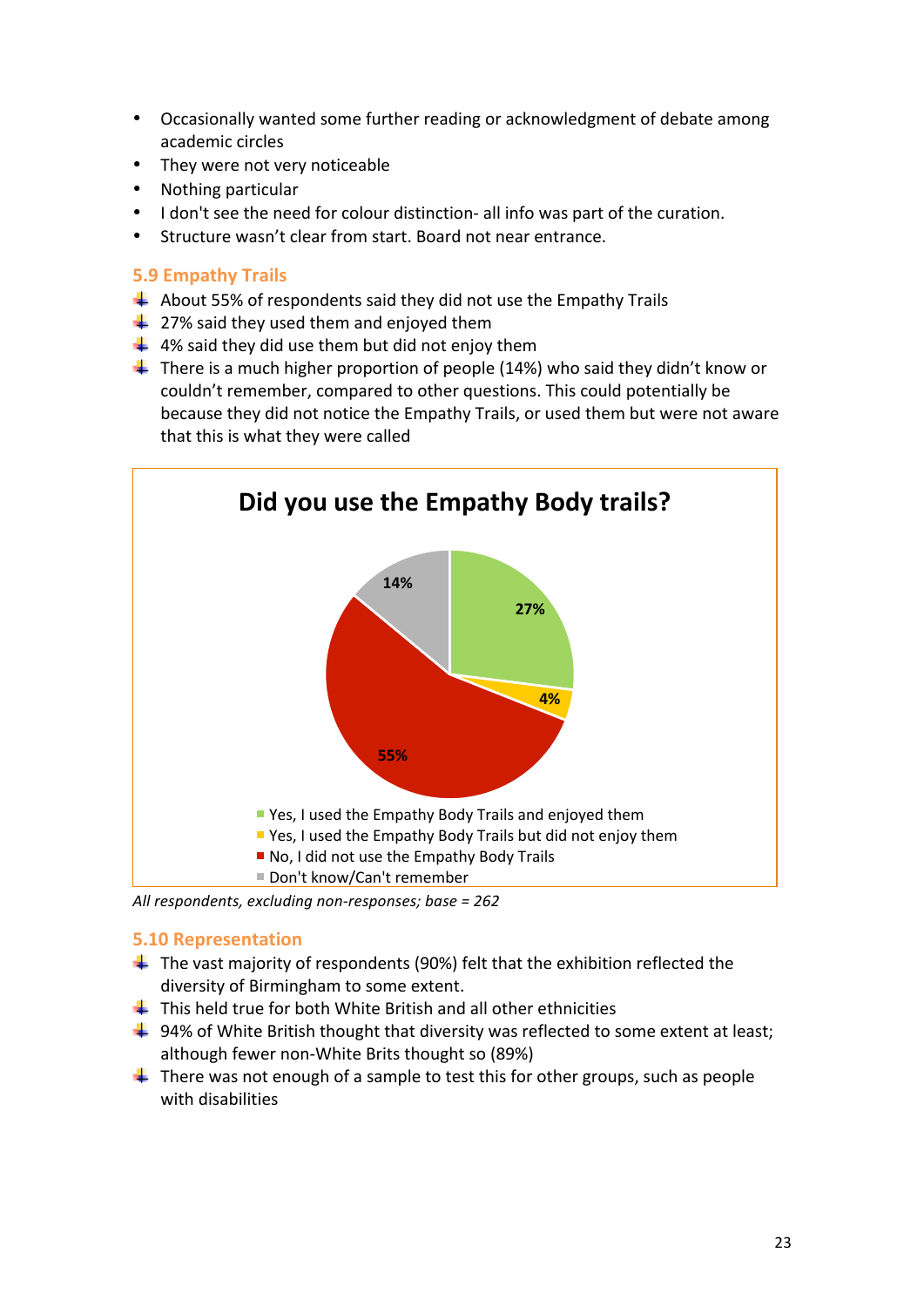

All respondents, excluding non-responses; base = 262

Responses to the notion of diversity and representation also occurred in open parts of the questionnaire. For example, one visitor wrote:

'As someone visiting such a multi-cultural hub of Birmingham there are few better places to experience the diversity of experience within a community. I hope an exhibition like this promotes intrique, discussion, debate and hopefully *understanding'*

#### **5.11 Friends and Family Test**

 $\overline{\textbf{+}}$  Most visitors (80%) would recommend the exhibition to people they know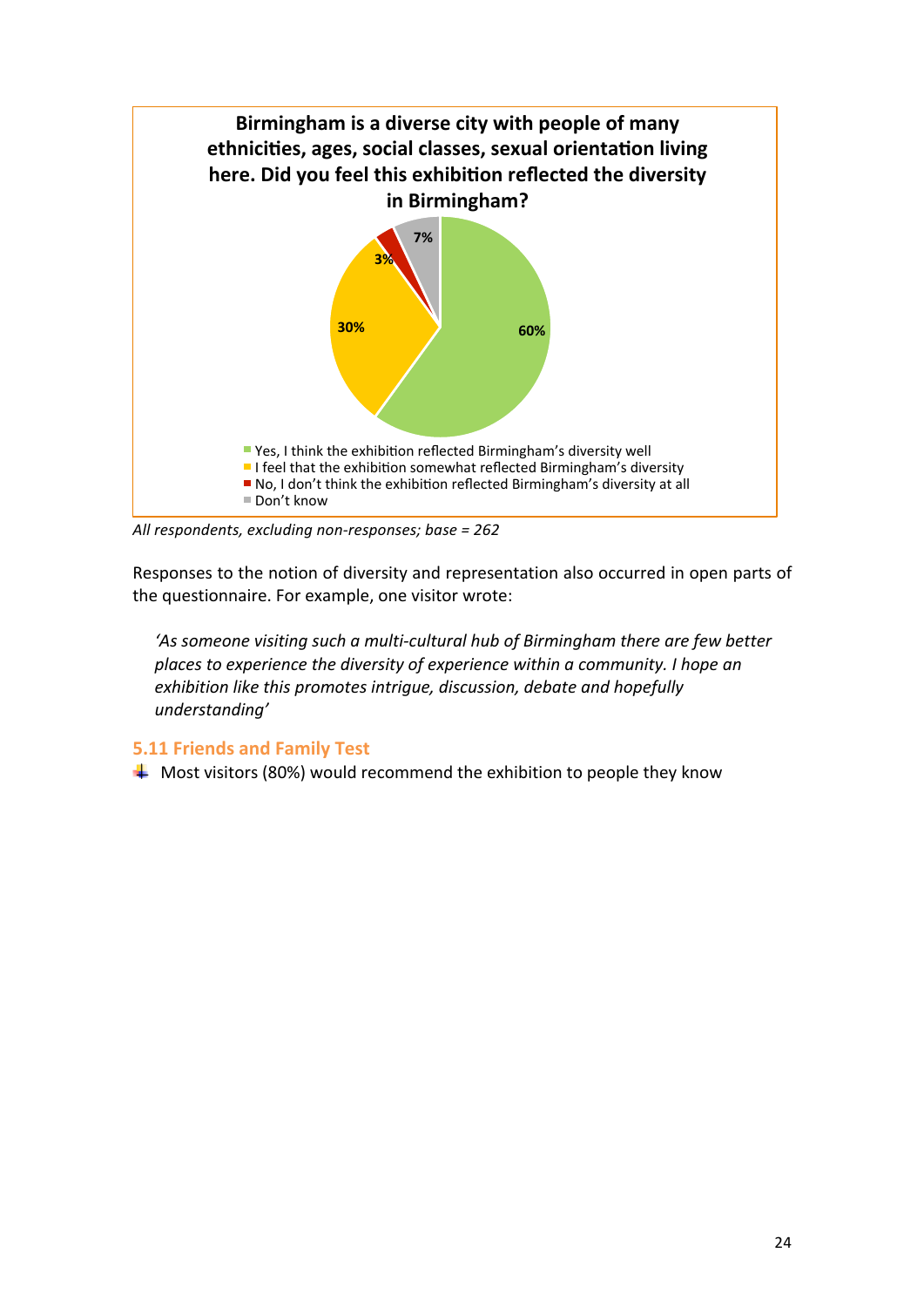

#### **5.12 Responses to open questions**

The first open question was: *Did you feel the topic of the exhibition (body image)* was *relevant to you?* Respondents could initially answer either yes, no or that the theme was relevant but the way it was presented wasn't. There was then a text box in which they could explain their answer. The significant majority said 'Yes' (84.3%), while 'No' was 7% and *the topic was relevant to me but the way it was presented wasn't* 8.7%.

The richness of the responses gives a strong sense of the individual visitors and the ways they each uniquely reacted to the exhibition. Despite the apparent individuality, it is possible to draw out reoccurring themes, (although many answers touch on more than one of these) which include:

#### **Connection** – own body, self-awareness, affect, confidence, struggle, etc.

- Everyone has one, they are all different.
- I sometimes struggle with how I portray myself.
- Like a lot of other people, I've struggled with body image, loved to see the difference and loved it
- Because we are all affected by body image in different ways and we should understand it from others point of view
- I use to struggle with body confidence, but I have become more confident in myself, and seeing this exhibition has made me so proud of society in general, as we are becoming more understanding.

#### **Identity** – gender, ethnicity, disability, diversity, representation

As a woman of colour, I have been thinking a lot about bodies, identity and representation. After walking through the art gallery, in which I would only see portraits of white, able-bodied as people. I felt very happy and relieved to be in this space which is critical about the dominant and normalised body image. The art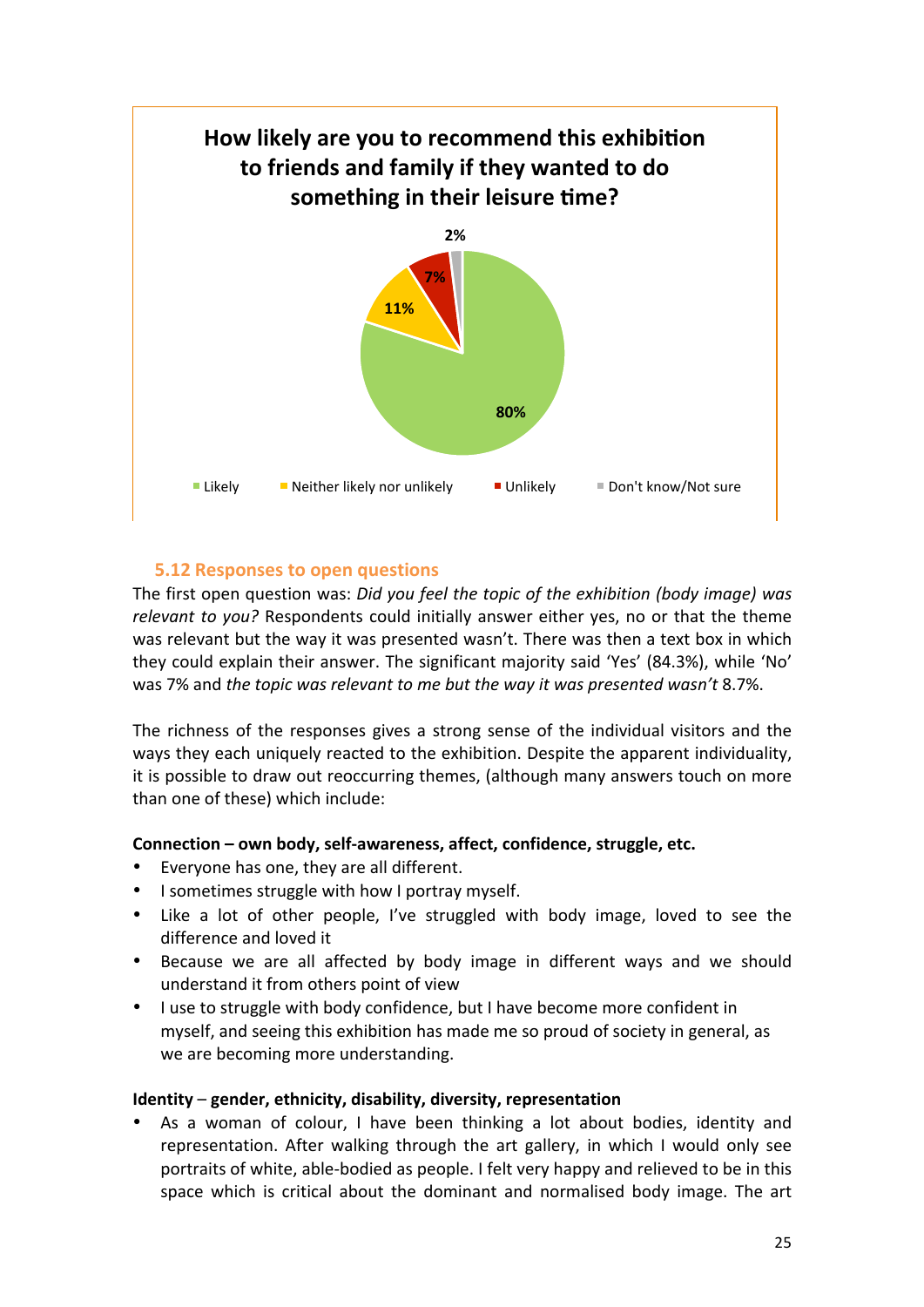shown in the exhibition shows different perspectives. The critical approach of the topic itself are very important. I really am happy to have experienced this exhibition.

- I love the inclusion of how beauty is depicted in more than just your 'normal' heteronormative way
- I feel that male body image is something that is not explored to the extent that it is for women. This I believe, is down to the prevalence of objectification of women more so than men. It was good to see a thorough exploration of both race and gender lenses on the perception of the body and the differences in cultural representation.

#### **Societal issues and pressures** – **media, norms, ideals, self-portrayal**

- It's an issue that's prominent with our society at the moment. Perfectly timed
- We all have bodies and we can't escape reflecting on how our own society's perceptions of our body effects how we live
- In society girls are pressured a lot to have the ideal body due to institutions such as social media
- We are constantly surrounded by images to make us consider our own body image, it's refreshing to see images that don't conform to typical beauty standards.

#### Learning, understanding and education

- As a woman I feel it is important learn about the origins of the ideals for women's beauty.
- Interest in gender study and how society constructs expectations of gender + sexuality
- As a media and communications student, I am writing my dissertation on body image and I feel it's important that other people are aware of the problems different people have with body image
- I'm a young girl that's still on the way of self-discovery and I'm growing up in this society

#### **Challenge and change – different perceptions and stories**

- Represented my identity and those of my generation as hopefully rigid ideas from the past are starting to shift
- I think it's important to know the story of people and try to understand it. Sometimes their story/stories change the way we think, we have another or many points of view. I enjoy it.
- Well I'm the stereotypical 'white male' so I'm the demographic this is likely targeted at. I felt like it was designed to challenge even shock.

For those who found the topic relevant but not the presentation the few responses (10) were difficult to draw any conclusions from, however there a sense that some people felt there could have been more space, questions, diversity, engagement or depth. Responses included:

- Not diverse enough
- I am not affected by it but I was interested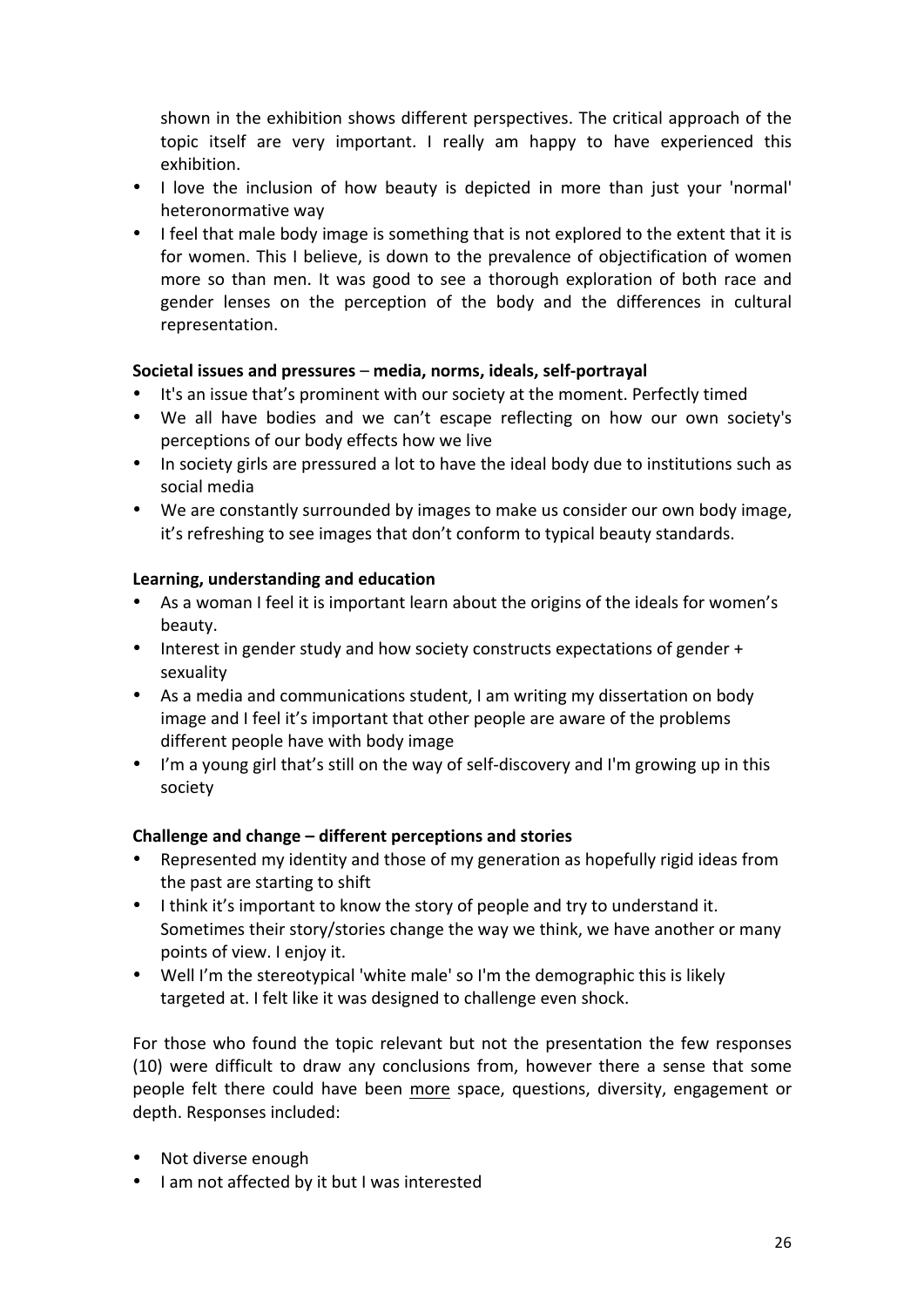- A lot of potential to fit this into a bigger space
- Relevant to anyone I believe. Didn't relate to it, could be more in depth, structured.



For those who felt the topic wasn't relevant to them (8 respondents), four said they weren't concerned with their own body image and so don't give importance to the topic. One person felt as a white male it wasn't something they experienced and another that they disagreed with the ideas in the exhibition:

- I don't really agree with most of the statements/ideas put forward in this exhibition
- I no longer care much about my own body image though I am interested in the ideas concerning body image/identity and representation of these in the media.
- I'm comfortable in who I am and this just felt as if it was more questioning than accepting - how many people does it really apply to.

The questionnaire asked: Which aspects of the exhibition did you find most interesting and why? There were 170 answers in total. These can be grouped broadly as:

- The Empathy Trail
- Diversity, representation, identity
- Specific objects (the Michael Jackson automaton was mentioned most frequently, but others noted included the mirrors, photographs, Male Gaze, Seventeen, the dolls, the artificial leg)
- Facts
- Different perspectives challenging mainstream notions
- The stories
- The whole topic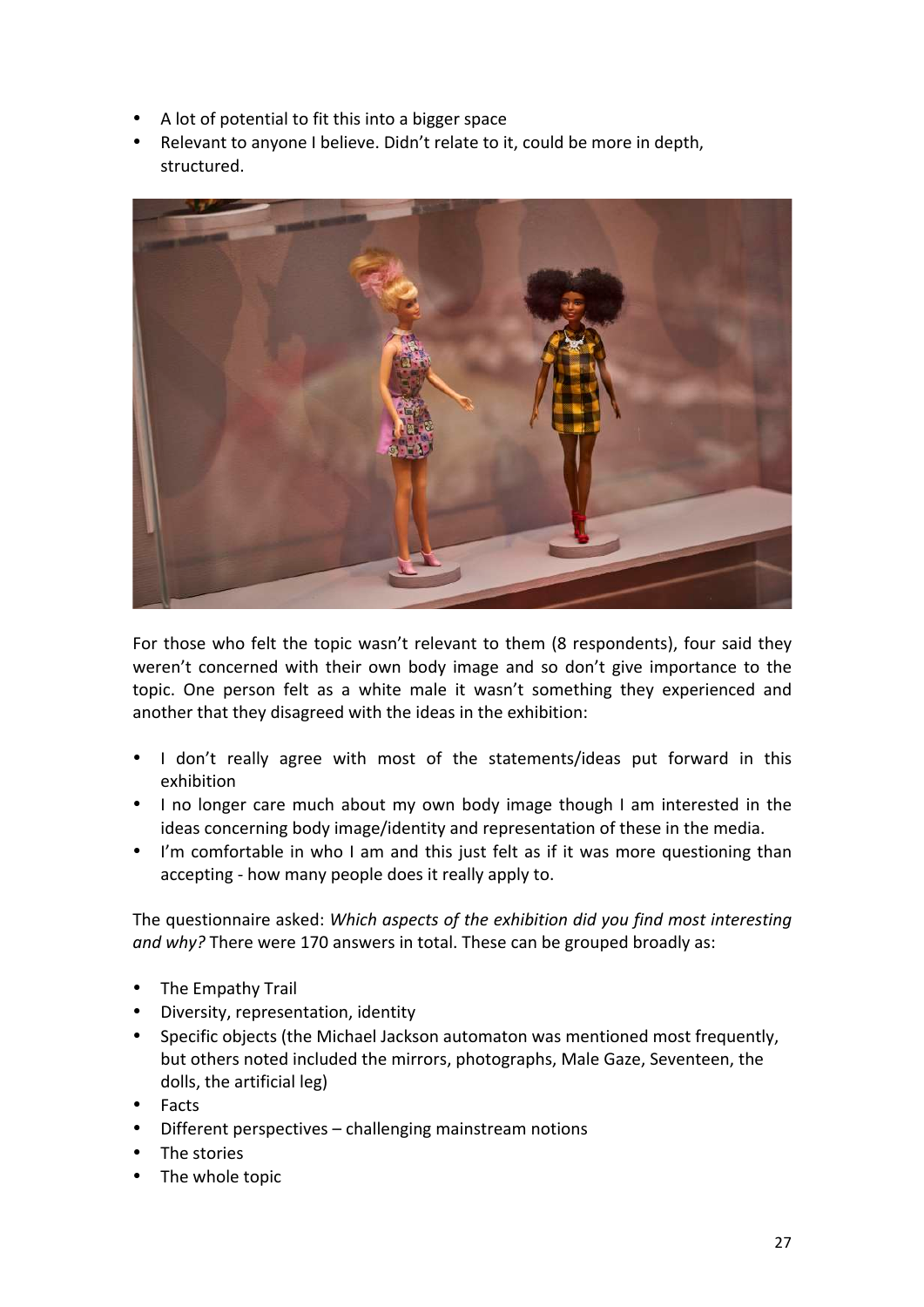- Specific topics, e.g. colourism
- The variety, mix and juxtaposition.

Visitors also described the effects of the exhibition in various ways, such as finding it thought provoking, making them feel happy, empowered or keen to find out more about something. There is also recognition and appreciation (in these responses and others) of the Museum attempting to do something differently, and of the polyvocal curational approach. Some examples of the range and types of comments are:

- It felt part of real life
- The back wall queer identity, race  $+$  body image felt very personal  $+$  nice to see some aspects of myself and community reflected
- How there are things to with body image that I never thought of
- The subject of beauty from a non-white heterosexual able-bodied viewpoint
- The personal stories and photographs
- The Empathy Body Trails. I loved that it was so original, so simple and yet so powerful. You also present it as an option, rather than an obligation, which I loved.
- Native Canadian carving: very thought provoking
- Michael Jackson exhibit because it is provocative
- The Michael Jackson behind curtain. Very funny made me laugh.
- All of it but especially the corner with more queer representation. It made me really happy to see that.
- The fearlessness
- I was particularly interested in the work of Barbara Walker and I will seek out more examples
- Honestly all of it!
- The video where real people were interviewed (with subtitles) was interesting.
- People's self-identity as being different from their social norm and why
- An attempt to be different.

Finally, those completing the questionnaire were asked: *What is the most important thing you will take away today?* There were a total of 138 responses which were nearly all very positive, with people seeming to feel inspired and engaged. These were frequently expressed as short mantra like statements or single words such as 'Empathy!' and 'Everybody's different and it's beautiful'. We drew out the following 6 strands:

- Body positivity, diversity, difference and acceptance
- Feeling represented
- Societal change greater representation and acceptance
- Relevant to Birmingham
- Multiple meanings, interpretations and perspectives
- Relevance for everyone.

The following is a sample of the range of responses: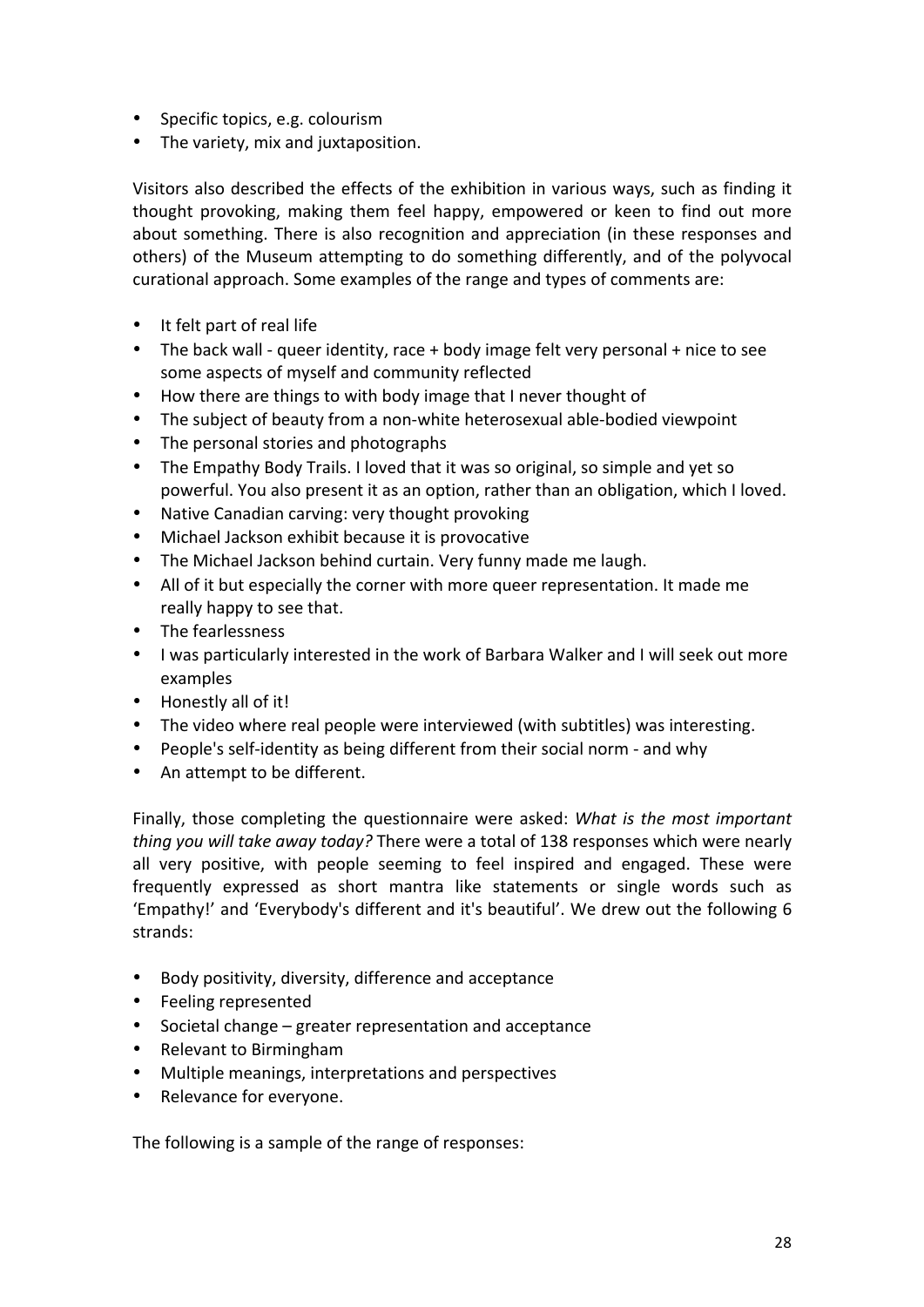- For me it made me reflect on identities that have been there all along but are now perhaps beginning to feel the freedom to express themselves more openly - and how much work there is still to do to create an environment that supports this.
- To love yourself for who you are
- More representation!
- Diversity is beautiful. As someone newly moved to Birmingham from the States, I very much appreciated coming across an exhibit that highlights and celebrates people typically ignored or marginalised from the mainstream
- That it is okay to be different and people's opinions are changing
- The way we think about bodies is not natural, it is formed historically through different types of media.
- More museums should mix up their collections
- That debates about bodies are a subject of lively debate now
- The huge influence the outside world has on my body image
- Young people are very insightful we need to give them more credit!
- Body image is fluid. Beauty is a concept not a fact.

## **6. Findings and Learning**

This evaluation has considered the two parts of the *Body Image* project; the development process and the exhibition. *Body Image* has undoubtedly been successful in achieving its objectives which have contributed to the aim of diversifying and growing audiences. It has done this through involving a group of collaborators in the development process, and through a theme, curatorial and design approach that have proved popular and engaging, providing multiple ways in which a diversity of people can connect with the displays. The project has successfully engaged volunteers through both the development and exhibition phases, exceeding targets in terms of numbers of people and hours volunteered, as well as hosting an MA student on placement from Leicester / BCU.

In terms of the digital engagement, in this second Story Lab exhibition, it was decided early on in the process that there weren't the resources to fully support this aspect and therefore this remains an area that would warrant focus in future projects. Digital engagement has the potential to widen reach and could be an interesting area in which to involve new community collaborators.

#### **6.1 Testing Interpretation**

The *Body Image* exhibition methodology was focused on exploring and testing interpretation. The focus of the work with the ColLABorators was on a polyvocal curatorial approach and choices about this led to questions of how to engage visitors and present different ways of viewing the objects and artworks. In contrast to *TPIN* where authorship and interpretation was one of the most difficult areas in the collaborative process, in *Body Image* this was resolved by offering audiences multiple, parallel interpretations. The choice of colour coded about labels, each with a distinct voice / language / authority provided audiences with an opportunity to engage with the exhibition from a number of distinctive perspectives. Incorporating these into the design of the exhibition was innovative. The presentation of multiple voices challenges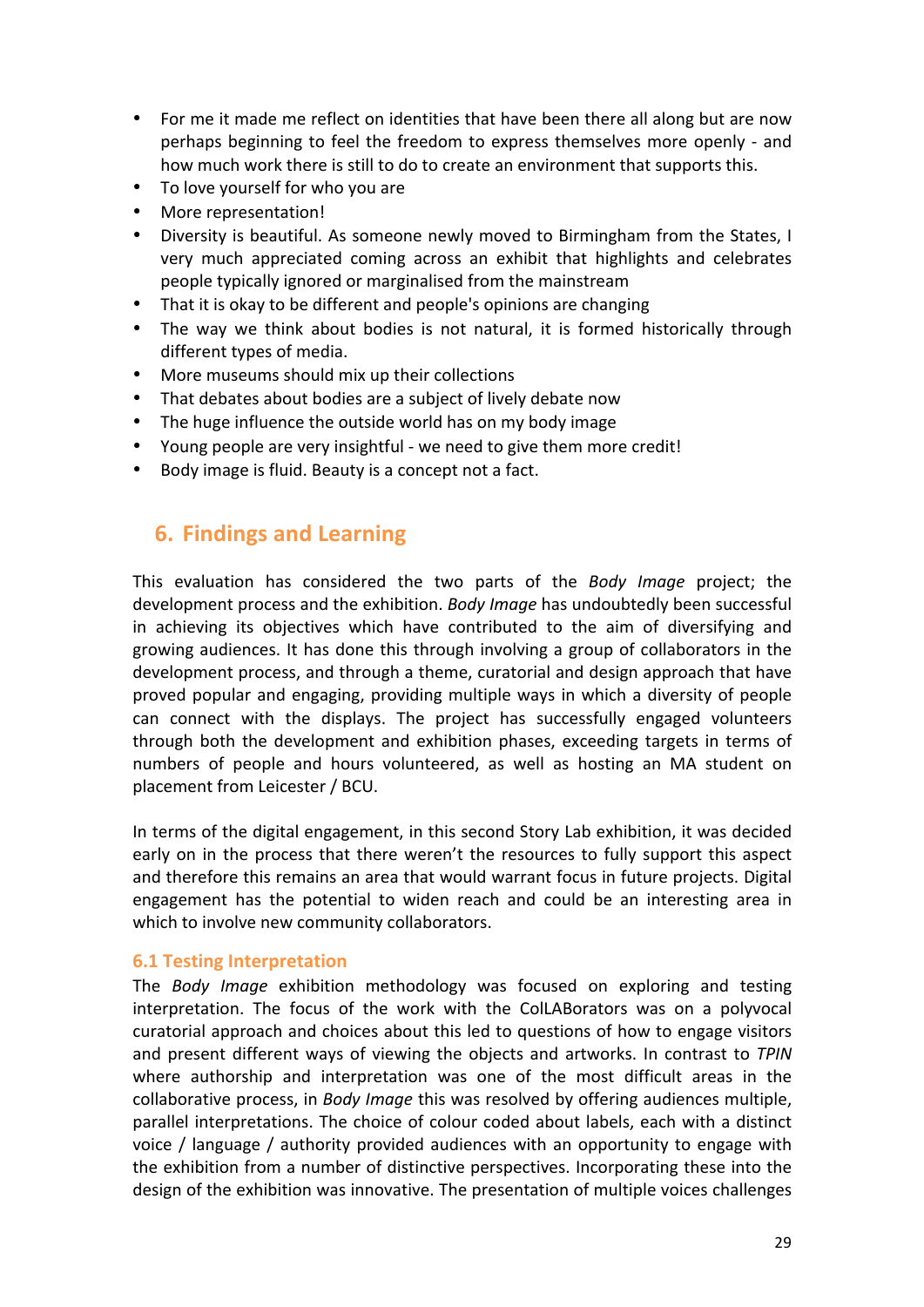the orthodoxy of the authoritative and dominant museum voice, and in that process reveals greater layers of complexity. However, while responses to the exhibition as a whole (theme, content and design) were extremely positive, not all visitors engaged with the labels or the concept of the Empathy Trail. This suggests the strong resonance of the theme and the engaging way this was interpreted as an entirety, was what was at the heart of the way it was received.

'Although I'm white this 'norm' in so much art + media doesn't represent my reality. *My Birmingham has always been mixed + exhibitions not engaging with this feel* disingenuous. Furthermore, the acknowledgement that museums have traditionally stolen from other cultures needs space. Museums take from cultures + then exclude *members* of those cultures + diminish their importance in the white male narrative. As a queer, non-binary, disabled person, I want to know that the museum, always *my* sanctuary, sees me +it's not a one-way engagement of me looking in.'

Looking across all of the visitor questionnaire data, it is the multiplicity of perspectives, communicated through both the accompanying texts and the juxtaposition of objects and artworks, that engaged people. The theme, the display and interpretations were congruent, while being able to successfully talk to a diversity of people about diverse human embodied experiences. The exhibition offered different ways for people to connect with a theme that clearly has strong relevance and is both rich and complex.

#### **6.2 Reflections on Process**

The process of bringing together a group of collaborators who brought a wealth of diverse interests and experiences, that then fed into the multiple representations and interpretations was foundational. They were given scope to contribute, research and explore, as a member of staff described 'it was about testing what people responded to and it allowed people to be really free!' And critically the lead staff were determined that there would be well-defined parameters, within which the ColLABorators could be clear about their agency. In contrast to *TPIN*, where the issues of interpretation were a significant source of antagonism regarding semantics, the learning in *Body Image* was 'that you don't ask someone to do something and then take the control of that' (member of staff). The approach here was to give the ColLABorators agency within a clearly defined field of influence. The ColLABorators took their role seriously and carried it out with due attention to rigour and quality.

This underlines a key issue which arose in *TPIN*, that the team addressed by ensuring that the creative and critical engagement with the overall curation process, was firmly underpinned by project structure, planning and clear lines of accountability, influence and decision making. In this way the project provided a discrete and safe space in which to collaborate.

It is critical to recognise the importance of time in Museum engagement. There are essentially different temporalities at work. Organisational and funding schedules have one rhythm whilst building relationships and trust require a different momentum. The approach in this instance was to have a scheduled project plan with key phases and deadlines set out before the ColLABorators were involved. This added to the transparency of what was expected, but arguably limited possibilities by imposing the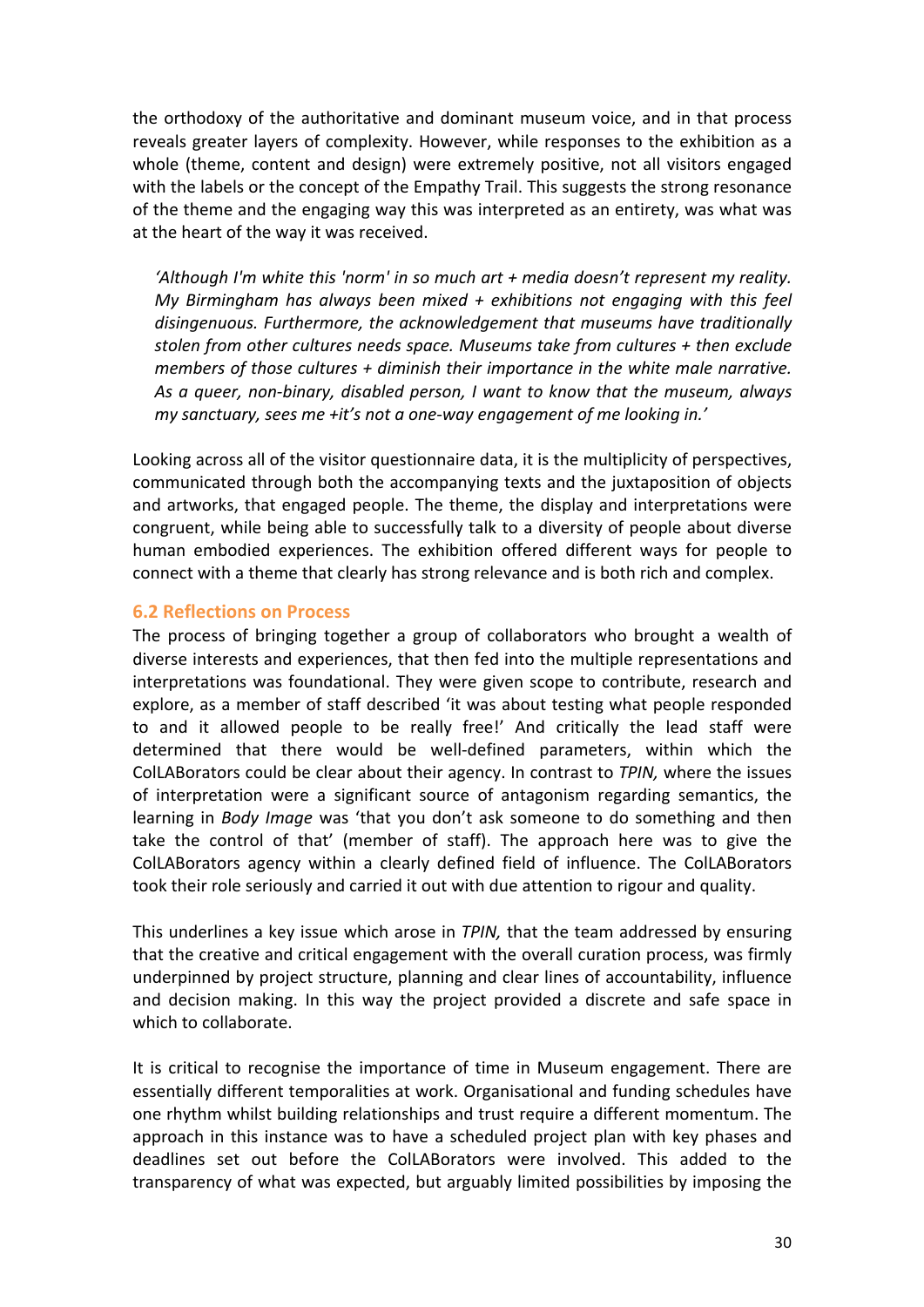organisations clock. In sessions this sometimes translated as the staff literally telling the ColLABorators they had for example, 45 minutes to make a decision about the exhibition title. From the feedback we have received, it seems the challenge of this time pressure was seen to be positive, with one ColLABorator describing this as her favourite session.

*TPIN* and *Body Image* present two different ways of working with a group of external collaborators. Each have their strengths and limitations. Whilst the need to move on from a process that was experienced as 'antagonistic' was imperative, by thoroughly designing the process with careful structuring and facilitation, elements of risk, unpredictability and creative tension were negated and their disruptive potential neutralised. The ColLABorators in the second iteration were described as 'more distant' whilst the first group were 'more challenging and communicative'. There was an element of challenge and debate in the *Body Image* sessions but in general the ColLABorators got on with the task at hand and 'mostly they just asked questions and for clarification'. However, this enquiry does need to be framed by the fact that involvement in the *Body Image* process was experienced positively by staff and ColLABorators; one of the staff said 'this had been truly a collaborative process  $-$  inside and outside'.

#### **6.3** Who is engaged and where does engagement sit?

Body Image successfully engaged a committed diverse group of ColLABorators who, through their own experiences and exploration, shaped the resulting exhibition. Their influence, individually and as a group, undoubtedly brought perspectives on the exhibition subject matter that genuinely engaged audiences. The diversity and representation at the heart of the exhibition was welcomed and particularly appreciated in the context of a lack of interrogation of museum representation of societal ideals and media stereotypes. So there were two levels of engagement here, through bringing people outside the museum into its processes and through audience engagement with the exhibition.

The project leads were clear at the outset about the level of participation involved, and the ColLABorators (from the data available) seem to have had positive experiences of participation and their own influence on the exhibition. Their collaboration is visibly acknowledged in the signage and individual voices are present in the Empathy Trails, giving a genuine sense of agency and ownership (see image below). Likewise, it is important to be clear about the limits of participation, who is engaged and crucially where the work of engagement sits within the organisation and how this might be taken forwards.

Nina Simon writes about the fact that most institutions prefer experimenting 'behind closed doors' and therefore that 'The participatory design processes are often institutionally defined, time-limited, and involve a small number of participants.<sup>'10</sup> This was undoubtedly the case in this instance.

 

 $10$  Nina Simon, The Participatory Museum, 2010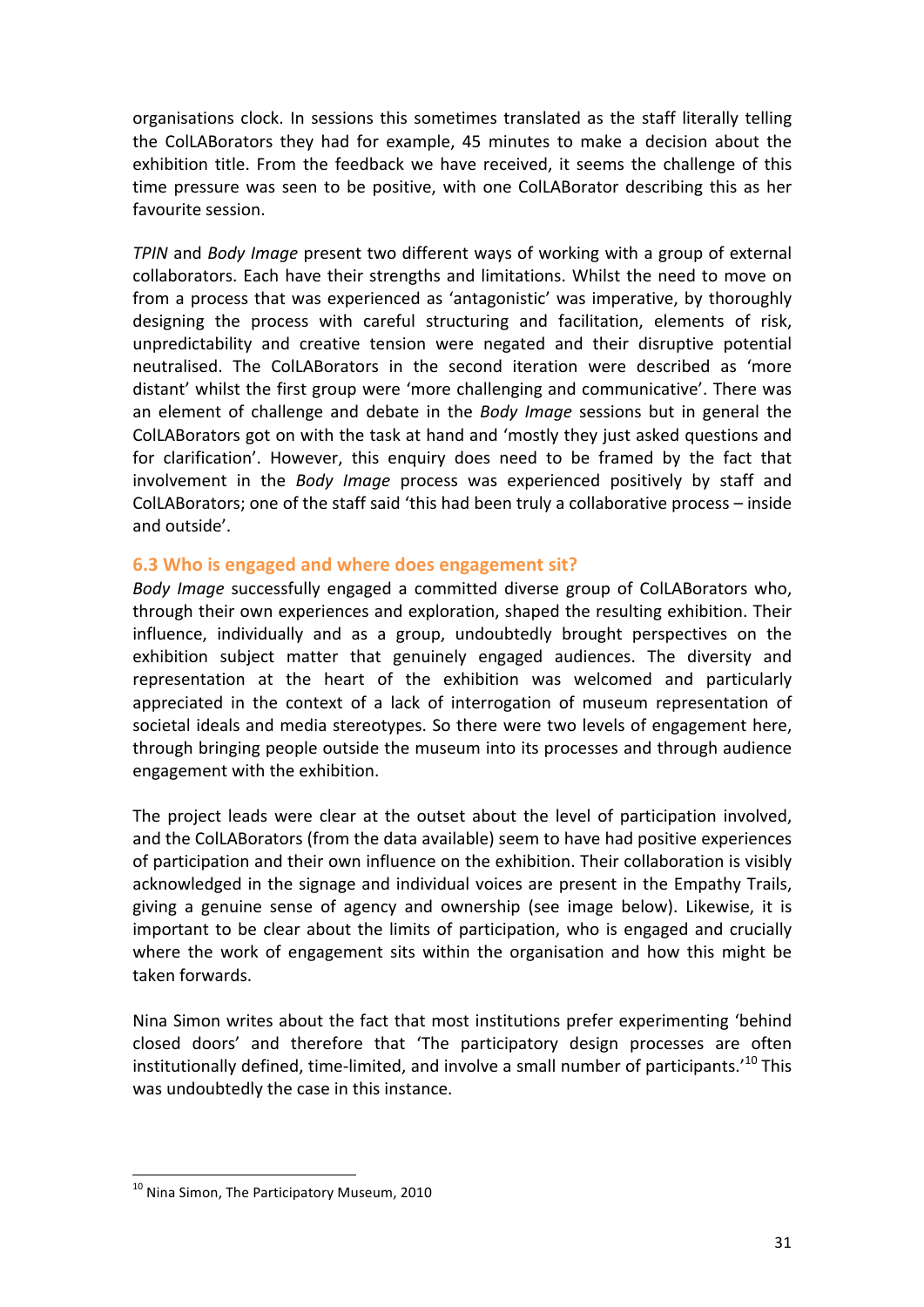Thinking about who was engaged as collaborator and as audience, the museum can be seen to have had an open call for volunteers as well as attracting a more diverse audience than usual. Nonetheless the reach (through promotion, word of mouth, etc.) of both of these 'offers' is likely to be limited to certain groups. The question therefore is how the museum can build on this going forwards.

In 'Whose Cake is it Anyway', (PHF 2011) Bernadette Lynch highlights another challenge: the structure of the museum itself. Whilst the work of engagement is gaining a greater prominence, the experience is often that this work sits at the periphery rather than the centre of most organisations. The challenge is one of 'shifting the work from the margins to the core of many of these organisations' and therefore a literal revision of what the purpose of a museum is. With *Body Image* the two staff leading the project were on temporary contracts, and the project was managed by Community Engagement. Clearly these experiments bring significant resourcing implications during a time of challenging economic conditions, however, there is a risk here that knowledge and expertise gained through both the Story Lab exhibitions could potentially be lost (through staff leaving) or siloed rather than shared, through being contained within (and seen to be the work of) one department.



(and elsewhere if you can!) To go and see it now!  $^{+}$ ഫ

#### **6.4 Rethinking Evaluation**

The evaluation of *Body Image* began after the project started. Whilst contact was good with Museum staff, evaluation sat outside the collaborative process. This was part of the conscious decision to limit the number of staff and external professionals coming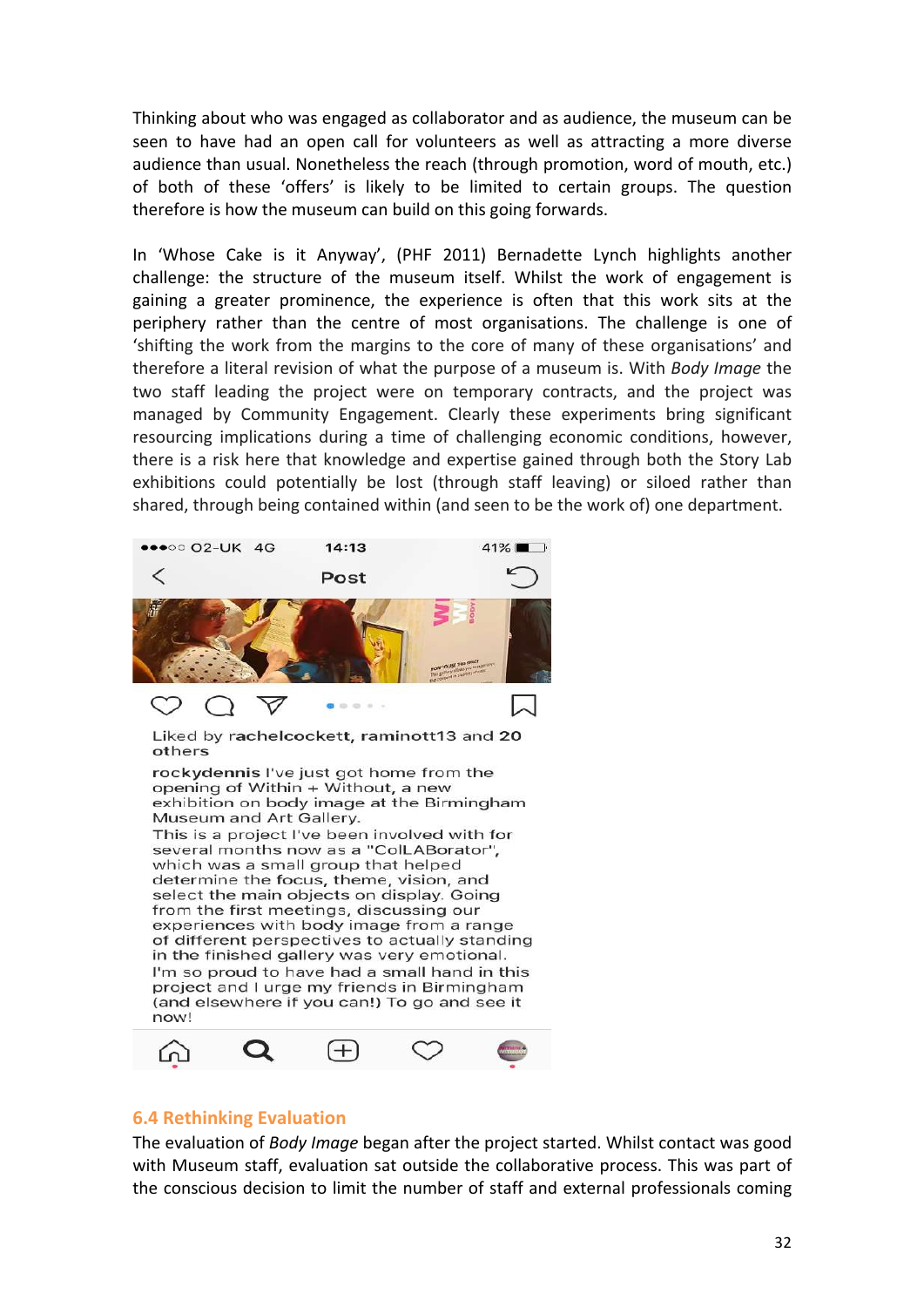into the group, thereby promoting bonding and ensuring that the ColLABorators didn't feel overwhelmed (which was reported during the evaluation of *TPIN*). With hindsight the evaluators and staff could have worked together earlier on to build in evaluative reflection to the development process, in order to better understand and capture the responses of those involved. It should also be noted that the space for and practice of review and reflection is not time away from the creative process. It generates learning and can be part of growing group cohesion, shared purpose and voice.

#### **6.5 A Model of Collaboration**

Story Lab is concerned with testing; in this second iteration it has explored and tested interpretation and a refined model of collaboration. In doing this the development of *Body Image* set out to address some of the learning and issues arising from *TPIN*<sup>11</sup>. Lessons that we have seen successfully incorporated include:

- Defining terms, expectations, roles and remit
- Creating plans for sessions in advance but also allowing flexibility
- Being open about the process of finding balance between academic rigour in interpretation vs. emotional response.
- The challenge of working with different external groups; addressing individual subjectivity at start of process so we understand how it affects our interpretation methods.
- Challenging content and challenge / awareness of museum processes and practices
- Ensuring there is support for the staff involved  $-$  structures and space to review
- Thinking about the public outside the collaborators and communicating to different audiences
- Creative approaches to interpretation. The notion of decolonising helped to reinterpret the museum's collection and shift perspectives (internally and externally)

As a result of the learning from *TPIN* perhaps the greatest success of *Body Image* has been its ability to make space for, hold and present, multiple viewpoints, both within the process and the exhibition.

However, there are areas that need further consideration:

 

- Feeding back to wider museum lessons learnt to help disseminate learning but also to create opportunities for reflection.
- It is an extremely short timeline for an exhibition and for the collaborative process needed to develop this.
- How to widen the opportunities for participation to include more people, including gallery visitors, rather than the collaborators exclusively.

There is a model of collaboration emerging here, however it is suggested that this shouldn't become something that is fixed or 'one size fits all' but rather maintains the capacity to be responsive to each new project and the degree of agency desired by those involved. If this is the case then the collaboration model could be framed by

 $11$  Drawn from internal document 'Lessons Learnt: Empire', Rachael Minott and staff interviews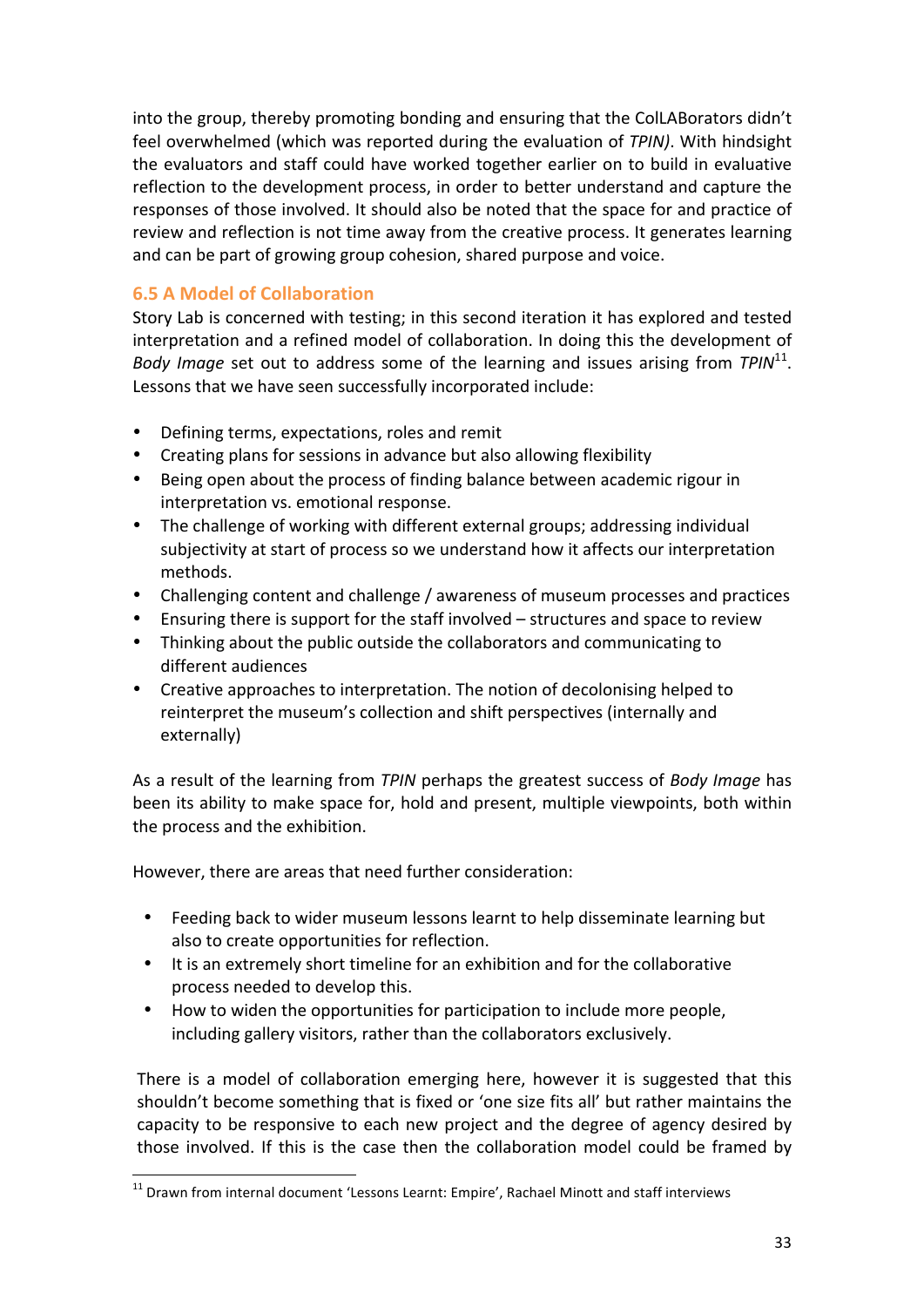principles and values, rather than structures. This requires asking each time what individual collaborators want from their involvement? Underlying this is the principle of recognising that the relationship between the museum and the external collaborator is dialogic and that the terms for this need to be clear to both. And in making this clear, the Museum itself needs to be clear about the direction of travel and how far it wants to or is prepared to go, as well as the challenges and resources that this will require.

The collaborative and indeed participatory process which brings the Museum into conversation with its wider community/ies can be opened up more and doing this could frame the next challenge or focus of testing. Questions to consider here include:

- How can the Museum allow its collections to be meaningfully accessed by collaborators?
- How could ideas from Birmingham's communities be generated to produce a socially and culturally relevant contemporary exhibition?
- How can the Museum extend its reach beyond its established circles of engagement?
- How might a longer-term process of building strong equitable community partnerships inform the museums direction of travel beyond discrete one-off projects and representative groups?

There is a real opportunity here to learn from BMAG's own experiences and from the examples of good practice and experimentation in other museums and galleries nationally and internationally. In the PHF funded study 'Whose Cake is it Anyway' Lynch writes:

*The strongest work that emerged from this study came from those organisations* that had shifted the role of their community partners from beneficiaries (or supplicants) to active agents and partners of the museum.

They had transformed their role into one of supporting people in developing their own capabilities. These museums and galleries had realised their capability in *helping* others to realise theirs. At the same time, they gained from the reciprocal *capability* of others in helping them reflect on their public engagement role.'

## **7. Looking Forwards – Recommendations**

*'Your reputation is not built on your last exhibition, you are known for your way of working.* it's about ethics and practice and being respected for that. You need to articulate this and revise it and be able to speak it. This is what you need to build your reputation on. The notion of the useful museum is paramount. If they are not *making a contribution in a significant way then what are they there for?' Bernadette Lynch, TPIN Review Session*

From the evaluations and learning arising from both *TPIN* and *Body Image*, and centrally from the reflections of the staff involved we offer the following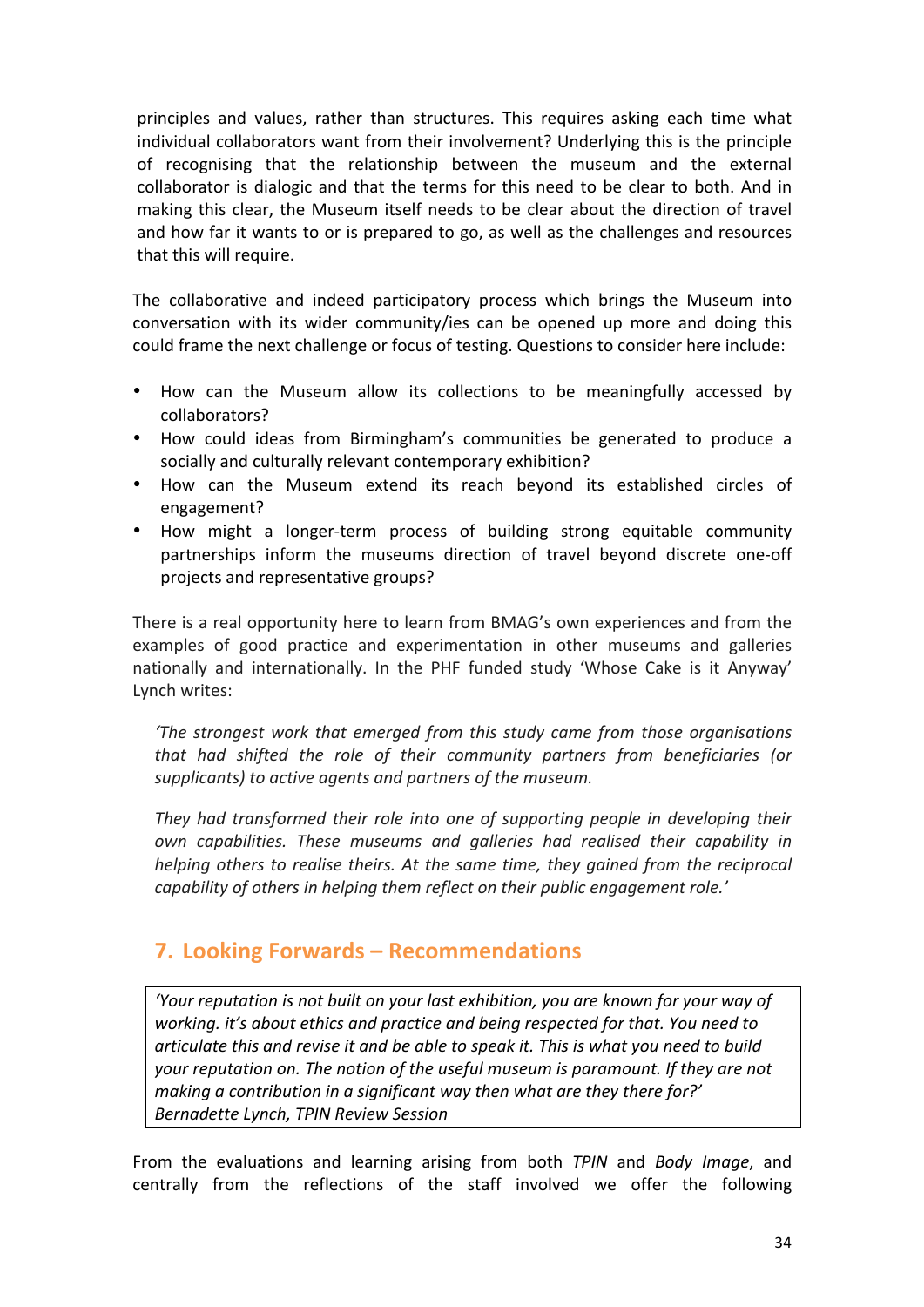recommendations for taking forwards the evolving practice, which it is hoped will help inform BMAG's future direction.

- **Develop a model and articulate practice.** There is a need to clearly articulate the principles and values that inform engagement work and then develop models of practice which can adapt to accommodate the various capacities and ambitions of collaborators. There is scope here for learning from other museums and cultural organisations demonstrating good and promising practice regarding the scope of museum engagement and the museums civic role.
- **Embed Evaluation.** Evaluation is not merely an opportunity to capture evidence and summarise predefined impacts, outcomes and audience reception. At its most effective evaluation is formative and dialogical, providing opportunities for all involved in a project to regularly reflect on values, practice, learning and the extent to which a project is meeting shared ambitions. Designing evaluation into delivery will enhance learning and ensure a diversity of voices in evaluation.
- Develop a strategy for taking this work forwards and embedding it within the museum as a whole. The learning from Story LAB should inform the Museums' ethos and practice. It is not the case that the Story Lab is merely a display and interpretation test bed. It is also a space where models of participation and collaboration and ultimately cultural democracy can be tested out. As a member of staff commented: "[The] Team have been through so much and we are on a change agenda and everyone gets that – what have we learnt... discussion about it but hasn't been brought together and formalised"
- **Develop Research Collaborations**. Much of the work of producing *Body Image* took place behind the scenes. The level of engagement and influence offered was acceptable and enjoyable for the collaborators involved. *TPIN* in contrast offered greater levels of agency yet it produced higher levels of antagonism. In both cases the collaborators were carefully selected for the task and carried it out with commitment and rigour. While the more curtailed *BI* approach understandable given the reverberations following TPIN, there is scope for engagement work that works more responsively. The research process offers more opportunities for knowledge production beyond the confines of institutional agendas and strategic plan and the benevolence of engagement.. As stated in the *TPIN* reflection session, "If you don't open up the research, people will always feel that they are being kept out of something." (Bernadette Lynch). Offering opportunities for collaborative coproduced research earlier in the process is one way of opening up the museum. This approach requires developing the relationship of partnership with individuals and organisations and from here exploring emerging ideas. This is a much longer more complex process of community development.
- Take more risks and keep asking questions: 'Many storylines can be difficult. Why *do* we have this collection? 90% of objects tell the story of someone white... should *it be like this?'* (staff interview) Open up dialogue with the wider community and use this as the impetus for future work.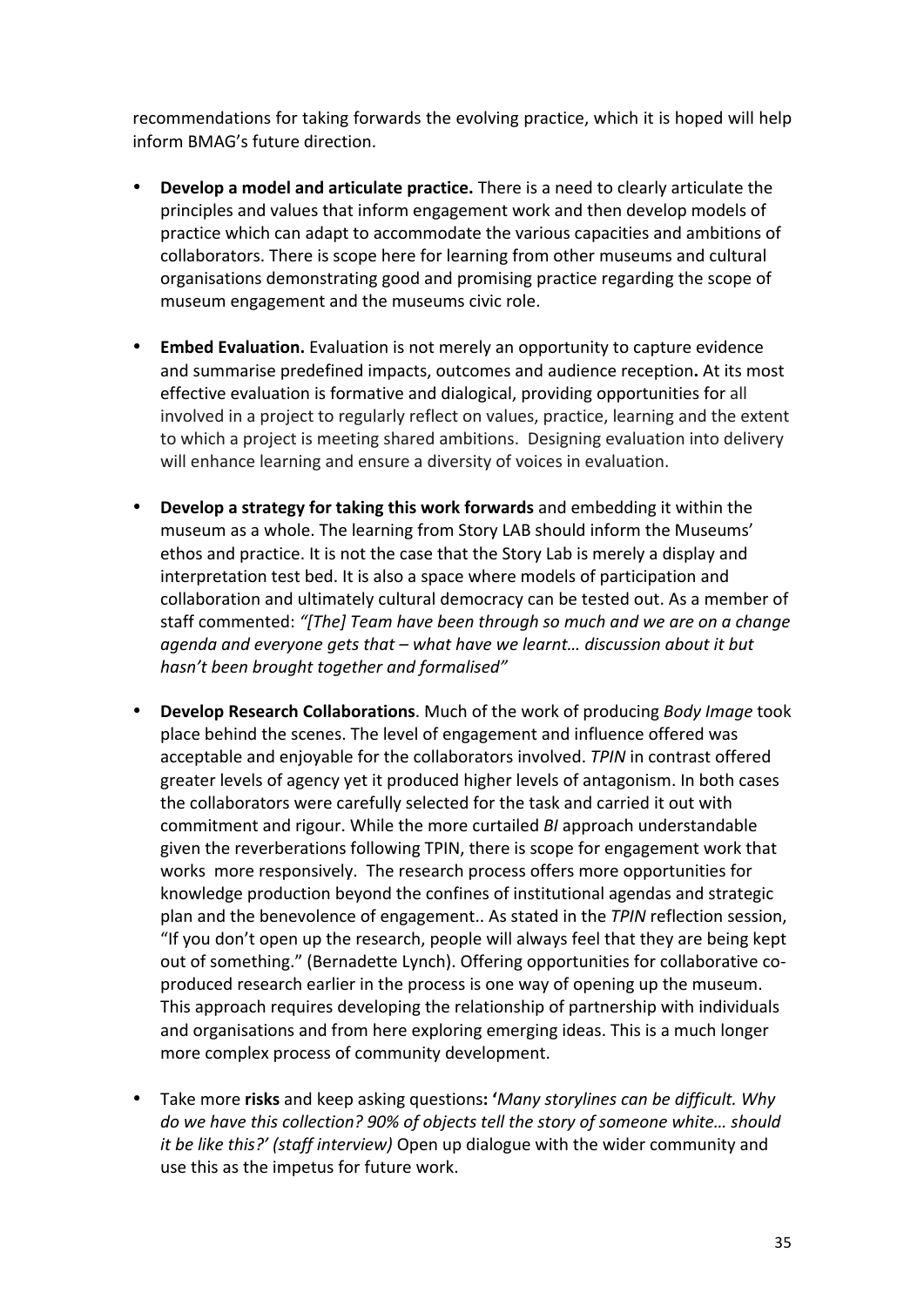- **Staff development.** The work that has begun here is complex and frequently beyond the day to day work of many museum professional. Providing professional development opportunities and peer support within and beyond the museum would generate better understanding of areas such as de-colonisation, international development tools, evaluation and reflection. This could be part of continuing professional development and therefore integral to staff learning.
- **Ensure staff learning is passed on**. Given that *TPIN* and *Body Image* have been largely delivered by temporary staff on short-term contracts there is a danger that learning and good practice gets lost as staff move on. Therefore there needs to be a formalised process for capturing learning and sharing this across teams.
- De-colonisation as a process; seeing it as a journey that will need ongoing discussion, testing, risks, resourcing, etc. and as part of the strategy for being more engagement heavy! How can BMAG progress the project of decolonising the museum – what does this mean and what does it look like? There needs to be a common understanding of this and a shared vision of where it will take BMAG, looking forwards to both the redevelopment of the building and strategy to repurpose its collection to have relevance for Birmingham's communities now.

By investing in and resourcing organisational development and change through a 'critical friends' co-developed processes, future funding can help museums and galleries to:

- $\circ$  Renegotiate or reaffirm their relationship with, and role within, civil society
- o Understand their locality the *place* in which they are located
- o Broker creative, strategic partnerships and alliances in their local area

Story Lab has generated both notable achievements and rich learning; the question is now what this might mean for the museum, what is the legacy of the *TPIN* and *Body Image* test beds? As one of the staff team observed:

*"For me it's important that there is a dissemination of this learning – what we learned from TPIN. Lots of people ask about TPIN* – how did you do this – how did *you* get departments involved and to work together? How did you get the curators on board? There needs to be more shared learning – between organisations. *Different models* / examples / experiences / practice. I don't think it should be *sharing via conference* – *too elitist* / expensive. So there is a question of how to *share this knowledge and how can it be actively be used to inform the regeneration* of this museum? I think the question is what is the legacy of this work?"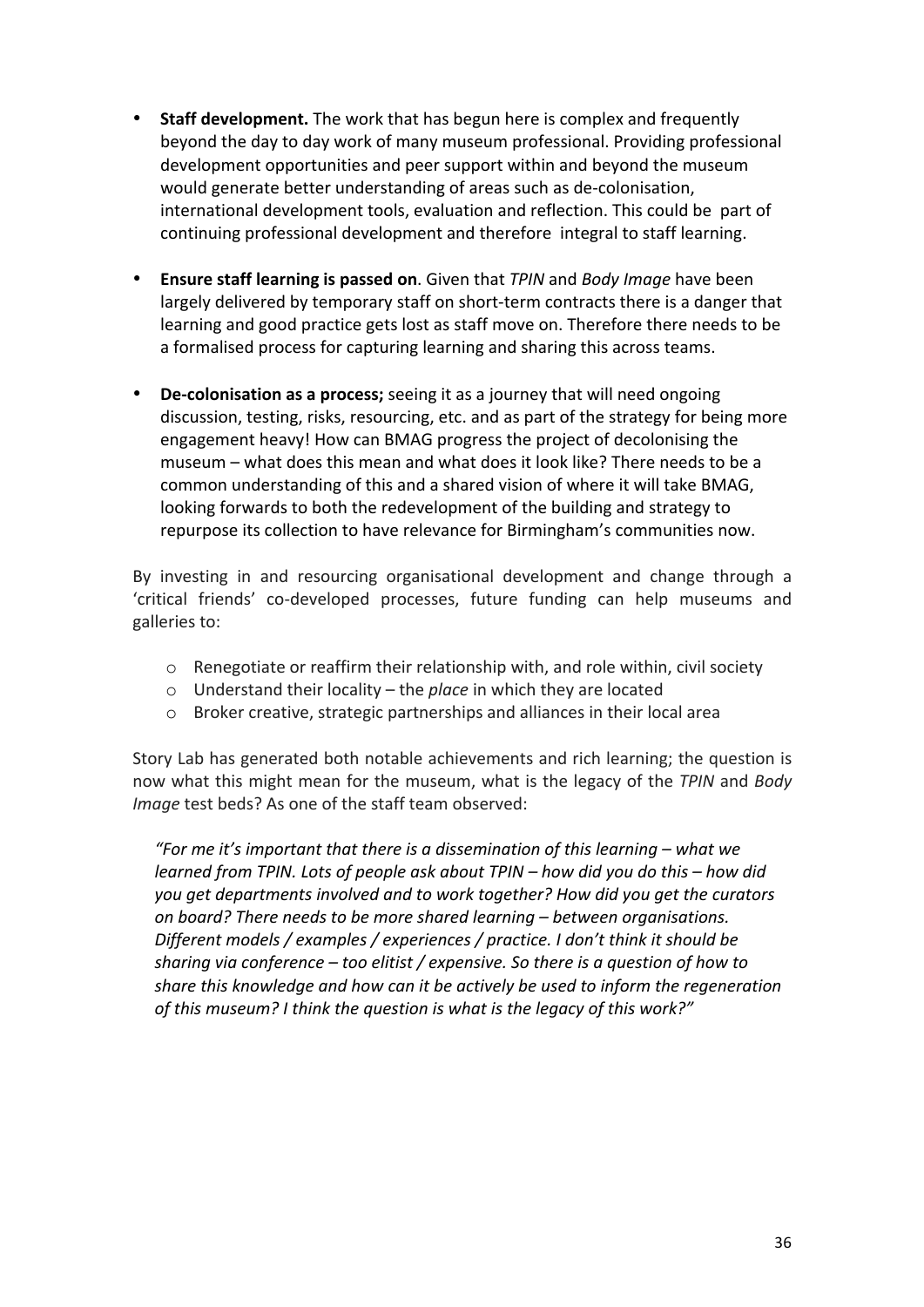### **APPENDIX**

01

#### **A. Story Lab Values**

# **Story LAB ColLAB** team

# "These are our guiding principles"

## Trust

means trusting each other to follow these principles and being generous to assume good intention.

# **Democracy**

will be practiced and we will come to agreements within time constraints, making room for compromise, aiming to end conversations on a metaphorical high five.

# 03

02

# **Sensitivity**

will be at the heart of open conversations. We also believe critique shouldn't be taken or given personally.

 $\mathbf{0}$ 

05

# **Inclusivity**

should drive sessions. Every idea will be considered and practiced with our value of democracy.

# **Respect**

applies to peoples boundaries and each others right to an opinion. Everyone will understand the aims and outcomes of each meeting. We also respect if someone wishes to leave a conversation for any reason at any point.